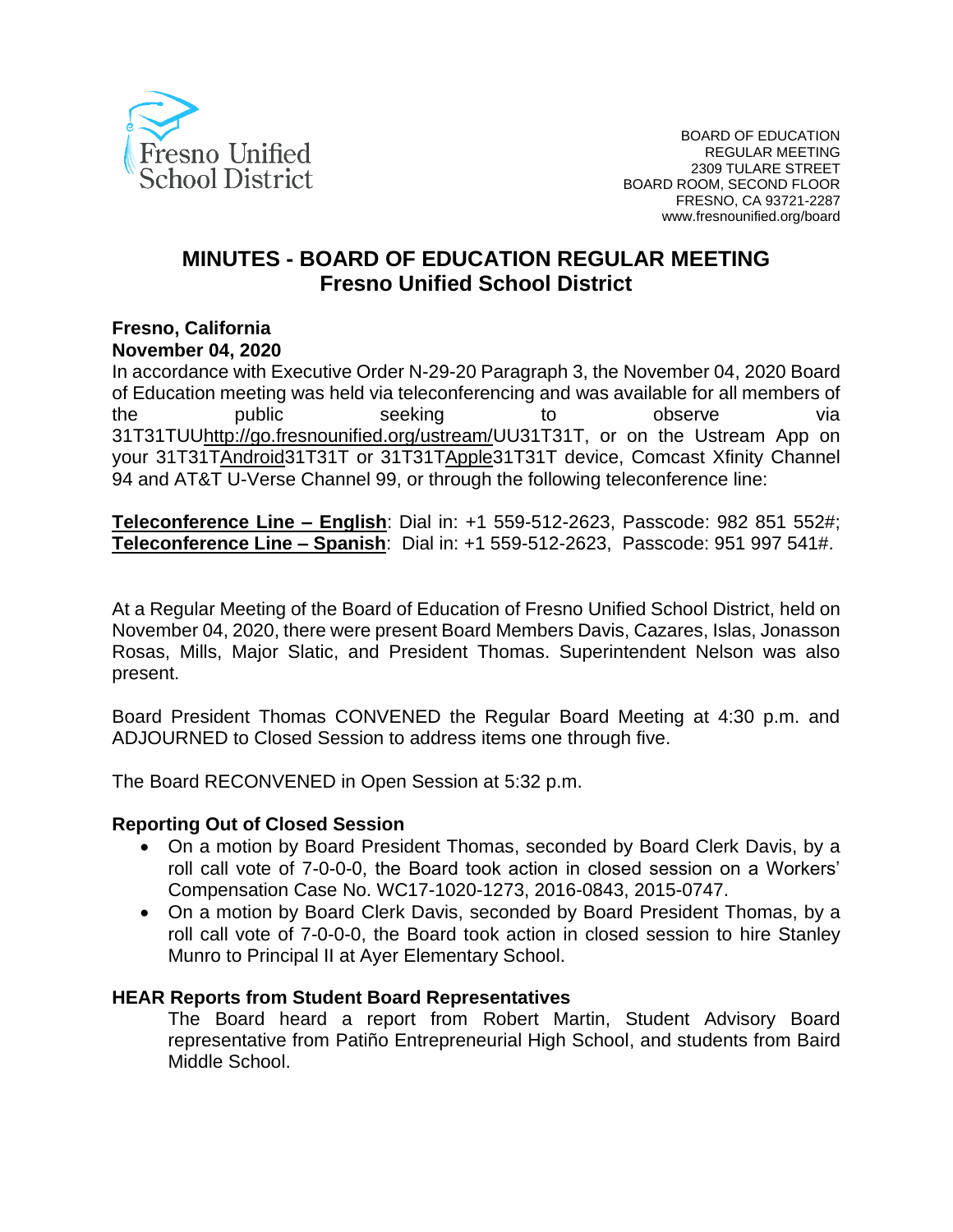## **HEAR Report from Superintendent**

- Recognized next week, November 9-13, is National School Psychology week. Since August, our school psychologists have been conducting in-person assessments with PPE to support our special education students with disabilities. They have continued to serve as crisis response leaders as they support the social-emotional and mental health needs of our students and our district staff. Many of our school psychologists have also volunteered to be a part of our afterhours on-call mental health team that provides 24-hour crisis response to students as flagged by our Gabble monitoring system. I'd like to publicly celebrate, recognize, and honor our Fresno Unified school psychologists and their contribution to students and to our entire Fresno Unified family.
- Announced that Fresno Unified is proud to celebrate November as National Native American Heritage Month. Our curriculum and instruction team will be sending out potential lessons and celebrations for teachers to utilize in their classroom this month and I encourage all of us to take some time to celebrate the accomplishments and contributions of our Native American community as the first inhabitants of this land.
- Shared as we continue our ongoing journey with cultural proficiency, our Fresno High Leadership, Equity and Access Department, and Communications Department have been working collaboratively to gather voice around two petitions that arose over the summer regarding the Fresno High School Warrior Mascot. The team has conducted two small listening sessions hearing directly from Fresno High students, alumni, parents and several Native American community leaders. Our next steps are to hold a student virtual town hall for Fresno High students, and next a virtual town hall on Thursday, November 12 at 5:30 pm open to our community. Attendees of the community town hall will get to hear directly from the petition authors, alumni, and a parent, while also having the opportunity to submit live feedback and comments through the Q&A feature on Microsoft Teams Live. All comments will be collected along with feedback from the student town hall, the two small listening sessions, the petitions, conversations and comments from social media regarding the Warrior mascot, and research on Native American mascot discussions around the country. All feedback will be provided back to the board to discuss in December. Links to join the virtual town hall on November 12 will be available on our website and social media.
- Reminded everyone nominations are officially open for the district's Excellence in Education awards. Please take the time to nominate colleagues who go above and beyond for students and the district and who exemplify the highest standards. Nominations are open in classified, certificated and administrator categories. We love this event every year and love the opportunity to highlight the amazing work of our Fresno Unified Family members, so get involved. The deadline to nominate is Friday, November 20.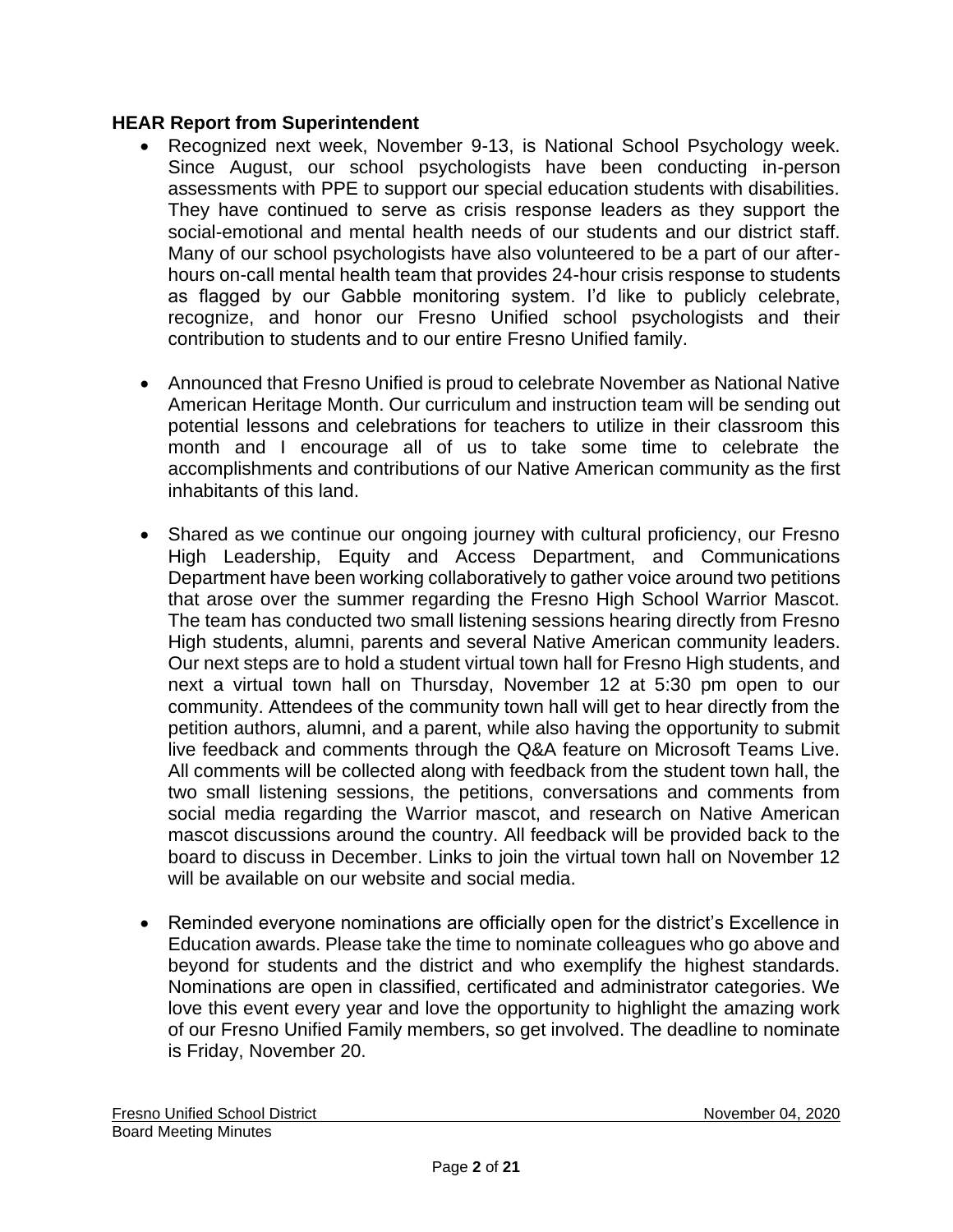- Reached out to parents and students, if you haven't jumped in to our Virtual Choose your Future Week, now is the time! This week our team has taken our School Choice Expo, CTE Ticket to the Future, and Student Showcase and turned them virtual for all of our students and parents to enjoy. Head to fresnounified.org to join this virtual event anytime between now and Friday. You can explore all options and special programs available to your student from PreK through 12th grade and you can receive assistance in completing your transfers application, which are due December 1.
- Shared we are so honored that Councilmember Luis Chavez will be officially changing the Lane Avenue signs to Tim Liles Way this Friday at 10:00 a.m. in front of Sunnyside High School. This honor and recognition of Principal Tim Liles is incredibly deserved and special to all of us that knew and loved Tim. Thank you to the City of Fresno and Councilmember Chavez for making this honor a reality.
- Reminded Fresno Unified Staff it is officially open enrollment time. Make sure to take a look at your benefits package and make any changes necessary before November 30. Our JHMB partners continue to provide more opportunities for the free flu shot clinics serving employees and their dependents covered by the district's health care plans. To learn more, check your email through Employee Zone, WellPATH, or head to the JHMB website at JHMBhealthconnect.com.
- Shared that Fresno Unified will be surveying students in grades 4-12 on a handful of school climate and culture indicators later this month. This survey is an opportunity for your student to tell us about their experiences with their school and how we can better support their learning during this time. Students will complete their surveys during class by Friday, November 20. We look forward to receiving important input from our students about climate and culture of their schools and gathering their perceptions about their sense of belonging.
- Shared his pride and appreciation for our Food Services Team, they have truly stepped up as huge leaders in our district and community during this pandemic. Let's take a couple of minutes to check out this video highlighting their great work.

## **BOARD/SUPERINTENDENT COMMUNICATION**

**Board Member Cazares** – Requested Superintendent and Board President to discuss when the Board will return to the Board Room. Thanked staff for providing the memo pertaining to Facilities spending.

**Member Davis** – Thanked Councilmember Chavez for his help with Tim Liles Way. Invited people to see the Sunnyside Stadium turf.

**Member Jonasson Rosas** – Expressed appreciation for Board Communications pertaining to student achievement, such as AP Enrollment and Dual Enrollment,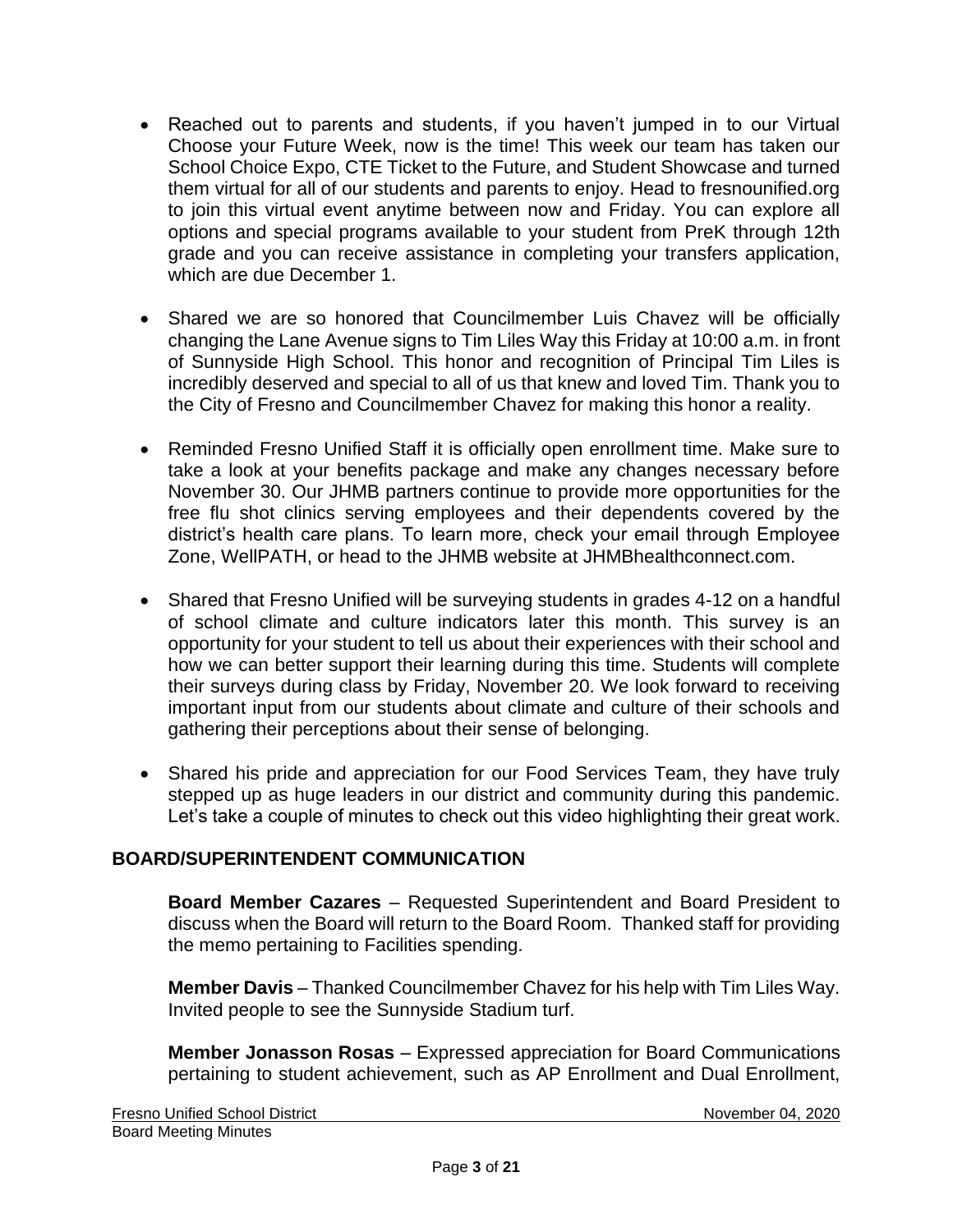appreciated that the presentations were nicely presented. Requested materials be translated for parents. Thanked staff for Board Communication pertaining to unacceptable ingredients. Thanked staff for providing the facility expenditure information and requested the information to be broken down by number of students.

**Member Major Slatic** – Requested information pertaining to facility expenditure be broken down in more depth. Referenced Board Communication 2020 SL-1, Follow Up Communication Regarding the Board of Education Meeting- Mascots and Logos, dated October 23, 2020; stated he is not content with answer provided in the Board Communication.

**Member Islas** – Shout out to Mayfair for their drive-thru Halloween event. Thanked facilities on behalf of Ericson for the development of the Early Education Center. Shared sad news of loss of McLane student and stated she would share GoFundMe information with those who would like to help. Requested staff to consider the three core languages into which district information and material should be translated. Expressed appreciation for Town Hall meetings around the Fresno High School Mascot. Shared a reminder pertaining to the need for a conversation regarding Police on school campuses.

**Member Mills** – Thanked district staff for doing their best for our students during challenging times. Congratulated Board Members Cazares and Jonasson Rosas on their re-election. Recognized school sites Hamilton and Hoover for hosting voting sites. Requested the district to continue to offer schools as voting sites if the County requests.

**Student Member Camarillo** – Echoed request for the district to continue to offer schools as voting sites. Shared that he met with Jeremy Ward regarding CTE Pathways and Facilities; discussed possibility of an Agriculture Pathway in the Sunnyside Region.

**Board President Thomas** – Recognized the McLane Staff. Commented on Mascot issue and naming of facilities, shared she has asked staff to look into these topics. Asked staff and colleagues to share information pertaining to 24-hour online tutoring. Shared that she met with students and a topic that did come up was Policing on campus. Requested Superintendent to help move process in a timely manner. Recognized Courtnery Curtis and hard work of staff at Gaston.

## **OPPROTUNITY FOR PUBLIC COMMENT ON CONSENT AGENDA ITEMS**

The Board received zero submissions for public comment for items on the Consent Agenda.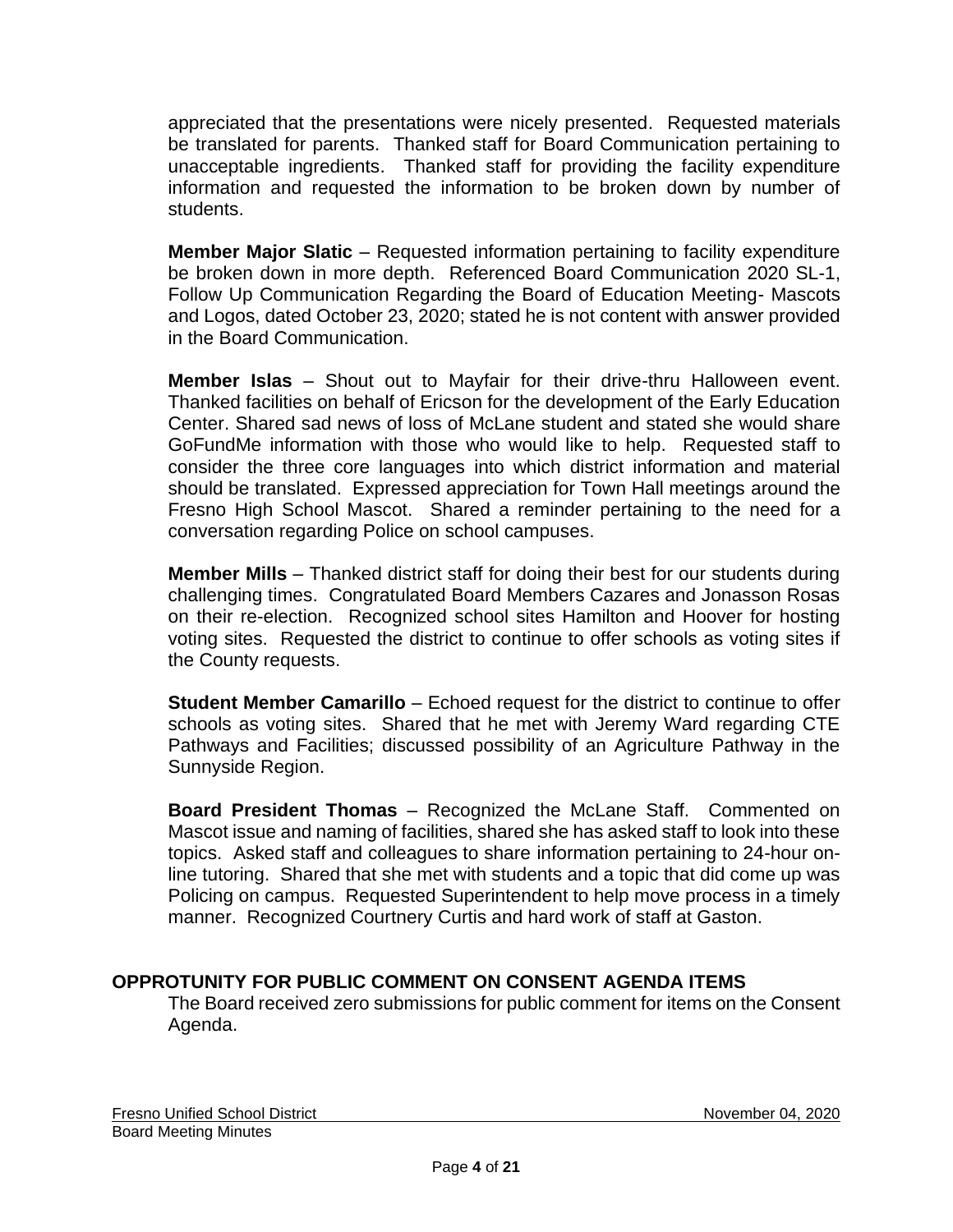On a motion by Board Clerk Davis, seconded by Board Member Cazares, the Consent Agenda, apart from Agenda Item A-4, A-11, and A-13 which were pulled for further discussion, was approved by a roll call vote of 7-0-0-0 as follows: AYES: Board Members: Cazares, Davis, Islas, Jonasson Rosas, Mills, Major Slatic, and Board President Thomas.

# **A. CONSENT AGENDA**

### **A-1, APPROVE Personnel List APPROVED as recommended**, the Personnel List, Appendix A, as submitted.

- **A-2, APPROVE Minutes from Prior Meeting APPROVED as recommended**, the draft minutes from the October 21, 2020 Regular Board Meeting.
- **A-3, ADOPT Resolution Ordering the Date of the Annual Organizational Meeting of the Governing Board ADOPTED as recommended**, a Resolution Ordering the Date of the Annual Organizational Meeting of the Governing Board as December 16, 2020.

## **A-4, ADOPT Variable Term Waiver**

**ADOPTED as recommended**, Variable Term Waivers for Teachers that have exhausted the Provisional Internship Permit and the Short-Term Staff Permit.

For the record, Board Members had questions or comments pertaining to Agenda Item A4. A summary is as follows: Requested clarity as to if the district has staff to help employees going through the Provisional Internship Permit and the Shortterm Staff Permit process. Paul Idsvoog was available to provide clarity.

On a motion by Board President Thomas, seconded by Board Clerk Davis, Agenda Item A-4 was approved by a roll call vote of 7-0-0-0 as follows: AYES: Board Members: Cazares, Davis, Islas, Jonasson Rosas, Mills, Major Slatic, and Board President Thomas.

#### **A-5, ADOPT Variable Term Waiver for Bilingual, Cross-cultural, Language and Development Authorization ADOPTED as recommended**, Variable Term Waiver requests for Guadalupe

Arellano and Leilani Silva to serve as Dual Immersion Multiple Subject teachers.

**A-6, ADOPT Variable Term Waiver for Career Technical Education Credential Holders**

**ADOPTED as recommended**, the communication from Fresno County Superintendent of Schools explaining the recommendation for the Variable Term Waiver for Career Technical Education Credential holders.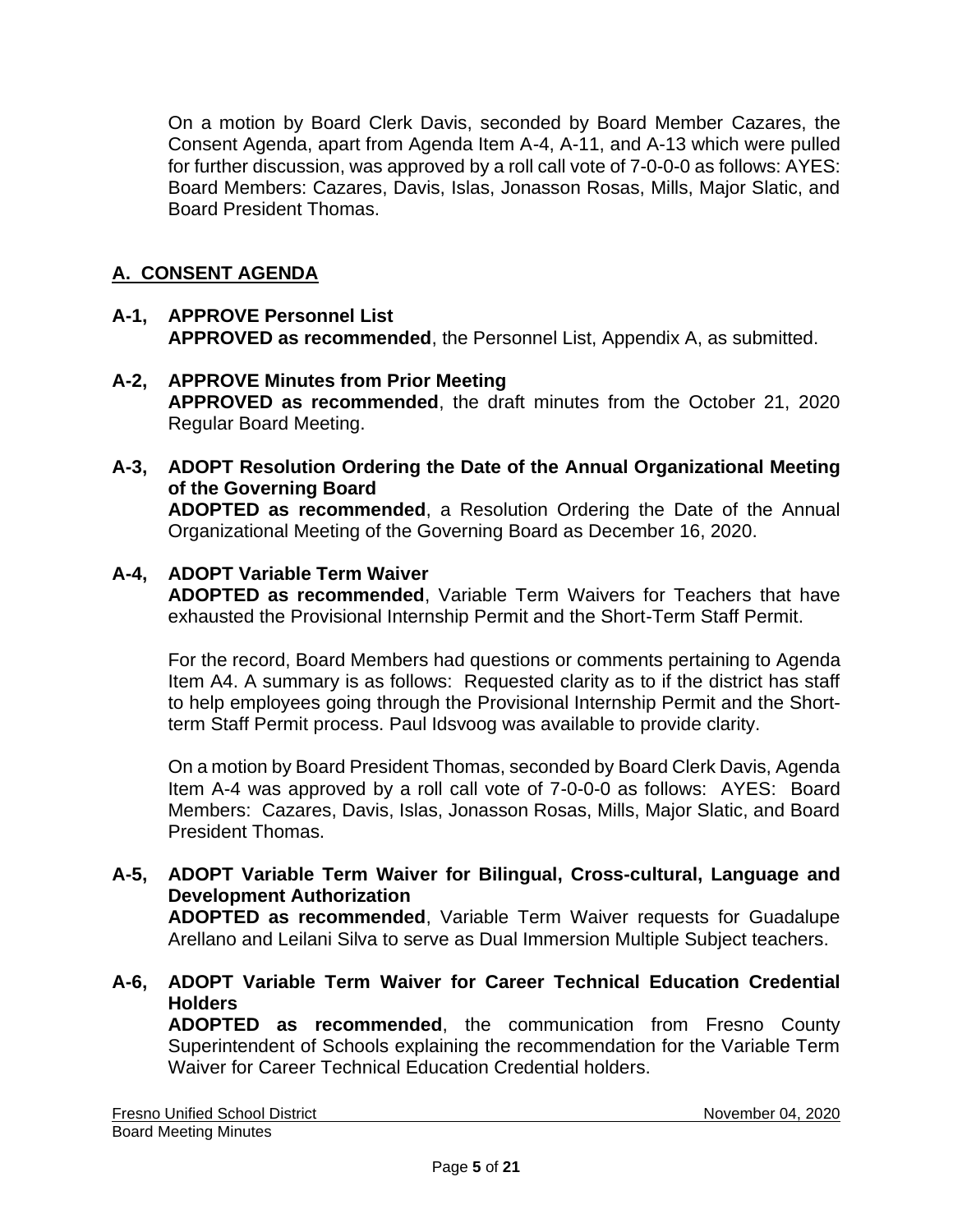# **A-7, APPROVE Provisional Internship Permits**

**APPROVED as recommended**, Provisional Internship Permit (PIP) recommendations to rehire or hire upon Board approval.

**A-8, APPROVE FRESH After School Partnership Program Services Agreement through the Fresno County Superintendent of Schools APPROVED as recommended**, a service agreement to implement afterschool programs in partnership with the Fresno County Superintendent of Schools (FCSS) grant awarded through the California Department of Education.

## **A-9, APPROVE Contract Renewal with Delta Fund Administrators**

**APPROVED as recommended**, a contract renewal with Delta Fund Administrators for services related to the district's health plan and operational requirements of the Joint Health Management Board (JHMB).

**A-10, APPROVE Amendment 01 to Contract CSPP-0078 for California State Preschool Program and APPROVE Amendment 01 to Contract CCTR-0036 for General Child Care and Development Programs from the California Department of Education**

**APPROVED as recommended**, amendment 01 to contract CSPP-0078 for California State Preschool amendment 01 to contract CCTR-0036 for General Child Care and Development Programs from the California Department of Education.

## **A-11, APPROVE Amendment to Independent Services Contract Agreement with Corwin Press**

**APPROVED as recommended**, an addendum to the independent services contract for author Doug Fisher to provide an additional five virtual professional learning sessions for teachers and leaders in support of the previous four sessions delivered in August.

For the record, Board Members had questions or comments pertaining to Agenda Item A-11. A summary is as follows: Requested clarity as to if the trainings can be opened to substitute teachers. Julie Severns was available to provide clarity.

On a motion by Board Member Cazares, seconded by Board President Thomas, Agenda Item A-11 was approved by a roll call vote of 7-0-0-0 as follows: AYES: Board Members: Cazares, Davis, Islas, Jonasson Rosas, Mills, Major Slatic, and Board President Thomas.

### **A-12, APPROVE Amendment to Halcyon Behavioral, LLC Agreement**

**APPROVED as recommended**, an amendment to the agreement with Halcyon Behavioral, LLC, the district's mental health and substance abuse provider for Preferred Provider Organization (PPO) health plan members.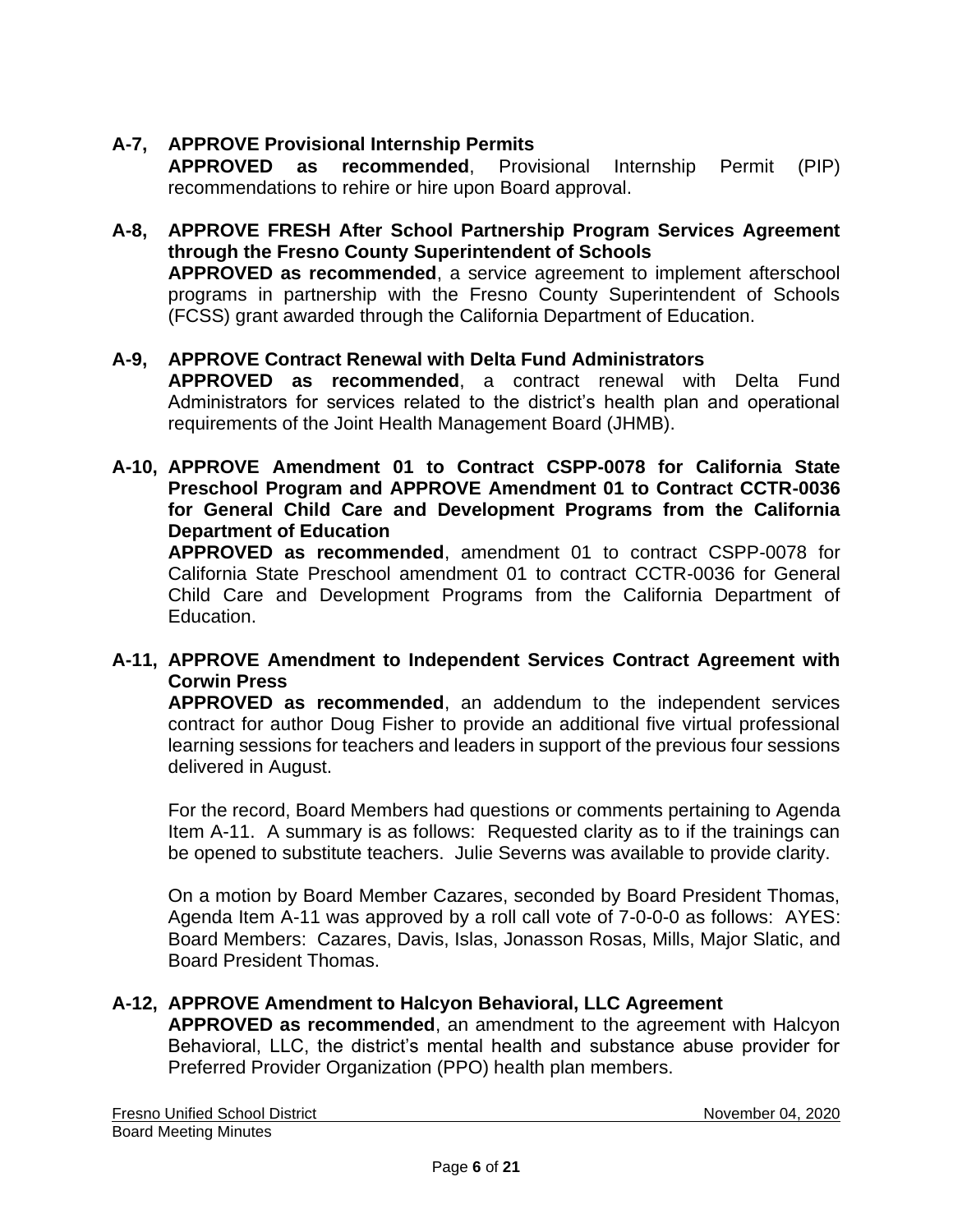# **A-13, APPROVE Purchase of Additional Coverage of Gaggle**

**APPROVED as recommended**, the invoice with Gaggle to provide additional coverage of students in grades second and third.

For the record, Board Members had questions or comments pertaining to Agenda Item A-13. A summary is as follows: Thanked and commended Kurt Madden and team for their work on this item.

On a motion by Board Member Cazares, seconded by Board Member Mills, Agenda Item A-13 was approved by a roll call vote of 7-0-0-0 as follows: AYES: Board Members: Cazares, Davis, Islas, Jonasson Rosas, Mills, Major Slatic, and Board President Thomas.

- **A-14, APPROVE Award of Bid 21-09 Sections A, B and C, Gymnasium Bleacher Installation at Various Middle Schools APPROVED as recommended**, information on Bid 21-09 Sections A, B and C, to install new four-row motorized bleachers in the gymnasiums at Ahwahnee, Computech, Cooper, Sequoia, Terronez and Tioga Middle Schools.
- **A-15, APPROVE Award of Bid 21-06, USDA Commodity Prepared Food Products APPROVED as recommended**, information on Bid 21-06, to establish fixed pricing for USDA commodity prepared beef, chicken, pork and fish products.
- **A-16, RATIFY Grant Application to Albertsons Companies Foundation for the Nourishing Neighbors Program RATIFIED as recommended**, a grant application submitted by the Food Services Department to the Albertsons Companies Foundation, which funds projects to address hunger.
- **A-17, RATIFY Purchase Orders from August 1, 2020 through August 31, 2020 RATIFIED as recommended**, information on purchase orders issued from August 1, 2020 through August 31, 2020.

## **UNSCHEDULED ORAL COMMUNICATIONS**

For the record, four submissions of public comment were received for Unscheduled Oral Communications. They are as follows:

### **1. Carolyn Brown**

Yes open the schools safely.

### **2. Trena Dixon – (Voicemail Transcribed)**

Hi, my name is Trena Dixon and I'm calling in regards to renaming of the Early Learning Center after LaVera Ethridge‐Williams. I'm calling because at your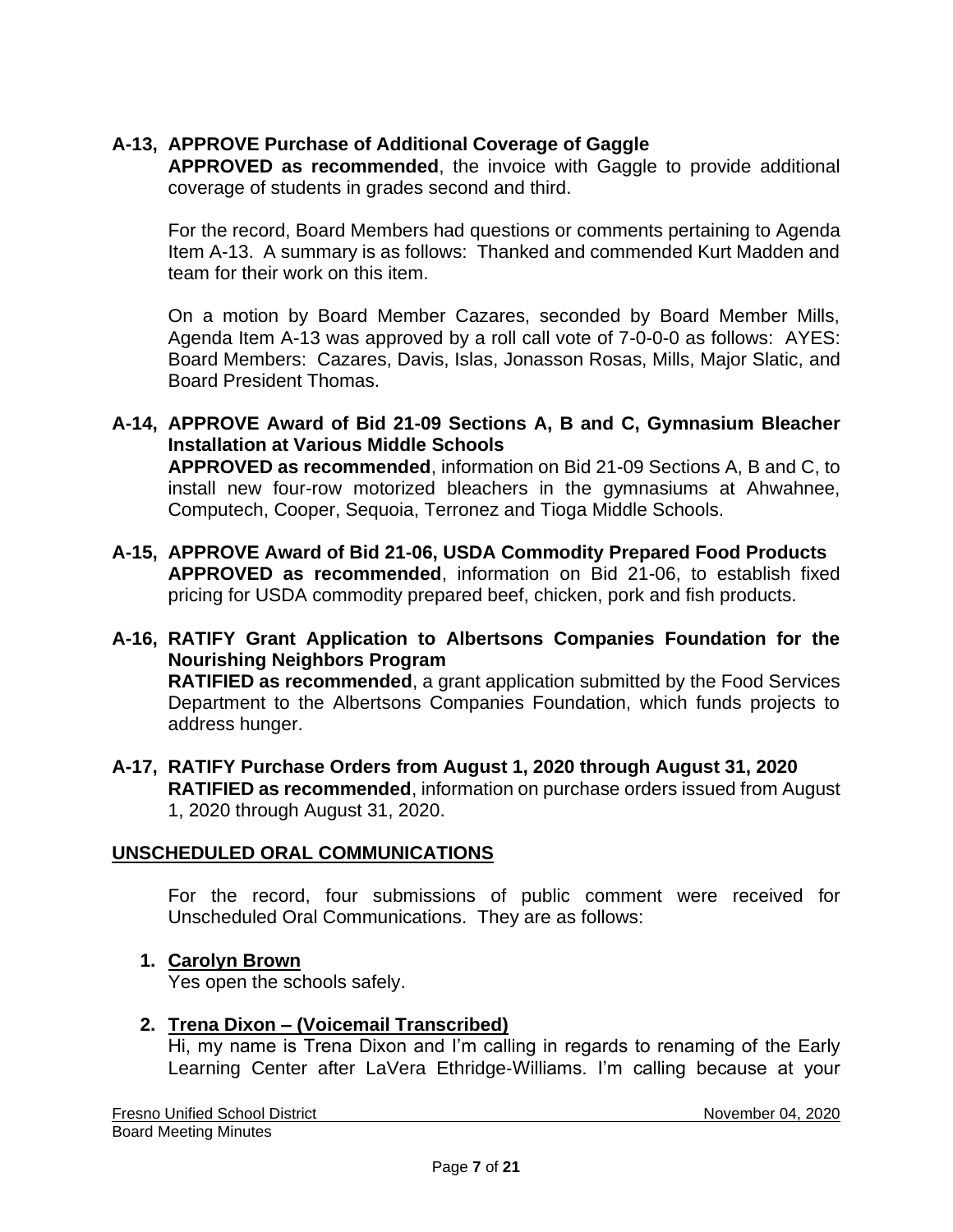previous Board meeting, uhm, asking Board Members if they are or are not in favor of renaming the center after Mrs. Williams, uh, one of your Board Members, uhm, very unprofessionally, reluctantly did vote in favor, but her posture, tone of voice, and her body language stated she was not in favor of doing so, and I feel this is very unprofessional of one of your Board Members. Uhm, the Board Member is Mrs. uh, Elizabeth Jonasson Rosas, if I'm pronouncing that correctly. Anyway, I would love for Mrs.Williams to, or for the Early Learning Center to be named after Mrs. Williams because she is a great or has been a great asset to the West Fresno Community, she is a source in that community. So, I just wanted to make sure I let someone know that it was very unpleasant knowing that your Board Member could behave in such manner. Thank you.

# **3. Linda Reaves – (Voicemail Transcribed)**

I'm leaving an unscheduled oral communication for the renaming of the LaVera Early Learning Center on Fresno and A Street. To the Board President, Superintendent, and Board of Education, first and foremost I would like to say thank you to the Board Members for electing Mrs. LaVera Williams and renaming the early learning center at Fresno and A Street after her. However, I did sense a feeling that one of the Board Members did not really seem to want her name on the building. It was mentioned earlier, Mrs. Williams dedicated her live to giving quality care to children throughout the community. Don't let us forget, she received the Portrait of Success from KSEE 24; The Woman of the Year from the 16th Senate District of California by Senator Jim Costa; The Martin Luther King award for community service recognition by the Fresno Unified School District for being a leader in education for the children of the community. Mrs. Williams was recognized by the Gamma Eta Chapter of Iota Phi Lambda Sorority as an Outstanding Black Woman of the Year. Last but not least the City of Fresno honored her with the Minority Business Enterprise award for outstanding contributions to the Fresno economy. Mrs. Williams did not give a large sum of money to the Fresno Unified School District, but she did use her personal hard‐ earned money to build the

## **4. Shirley Jean Harris**

## November 2, 2020

To The Superintendent and President of the Board of Education (Fresno Unified School District): This letter is to express my disappointment with Board Member Elizabeth Jonasson Rosas' remarks regarding the renaming of the present FUSD Early Learning Center. I felt that Mrs. Rosas had reservations regarding the recipient as a worthy nominee of the renaming of the site. Public input was sought from August 26, 2020 to September 26, 2020. The Board received and reviewed the list of the nominees, which included Mrs. Williams. It is my hope that Mrs. Rosas, remembered this nomination was the result of an online survey (AR 7310). Mrs. LaVera Williams was nominated because of the fact that she is well known and a pillar of the community. She has been a resident of West Fresno for over 75 years.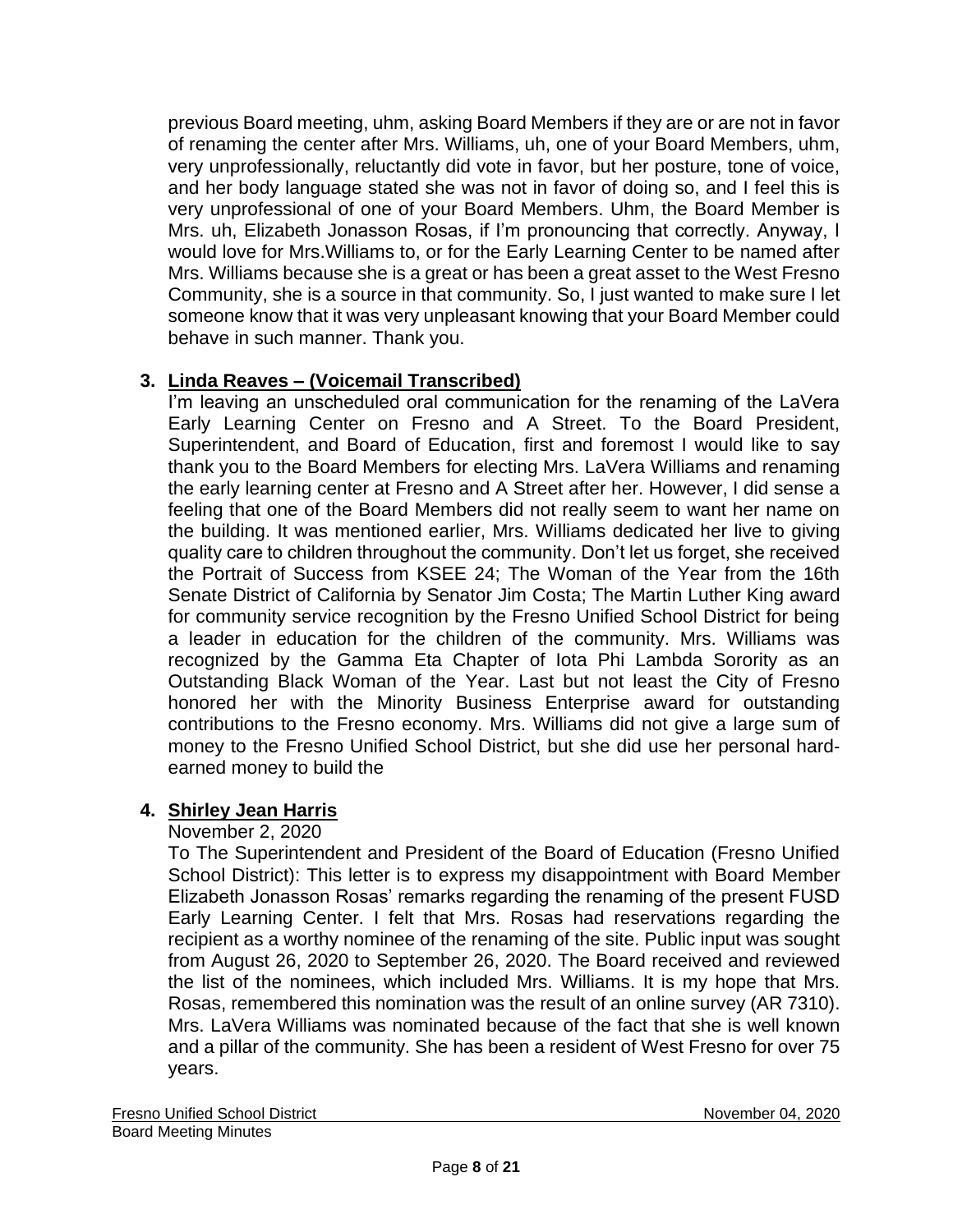I am also hopeful that Mrs. Rosas' remembers that Mrs. LaVera Williams was recognized by the Fresno Unified School District as a recipient of the Martin Luther King Jr. Award for Community Service for being a LEADER in education for the children of the community and that Mrs. LaVera Williams received the 2018 Legacy Trailblazer Award presented by the Fresno County Superintendent of Schools at the African American Student Leadership Conference where over 1,100 students, parents, facility and community leaders were in attendance. In closing, I would like to thank the Superintendent Robert Nelson, the President of the Board of Education (Fresno Unified School District), and Mrs. Elizabeth Jonasson Rosas for your **(250**‐**word limit reached)**.

# **B. CONFERENCE/DISCUSSION AGENDA**

## **B-18, HOLD a Public Hearing in the Matter of the Aspen Ridge Public School Charter Petition**

For the record, the Public Hearing in the Matter of the Aspen Ridge Public School Charter Petition was opened at 6:43 p.m.

## **OPPORTUNITY FOR PUBLIC COMMENT**

For the record thirty-six submissions of public comment were received for Agenda Item B-18. They are as follows:

### **1. Emily Sterling**

My name is Emily Sterling. I am addressing item B-18 on the FUSD Board agenda. I am in support of the new 7-12 school, Aspen Ridge Public School. I have been a parent of student(s) at a current Aspen school, and I want my student to continue to have the option to attend an Aspen school through high school. I believe that parents should have a choice about what school is best for their students. Summit Learning has helped my student to grow both socially and academically. I believe that Aspen will prepare my student for college and a career. Please consider voting YES to approve the new Aspen Ridge Public School!

### **2. Pamela Allen**

My name is Pamela Allen. I am addressing item B-18 on the FUSD Board agenda. I am in support of the new 7-12 school, Aspen Ridge Public School. I have been a parent of student(s) at a current Aspen school, and I want my student to continue to have the option to attend an Aspen school through high school. I believe that parents should have a choice about what school is best for their students. Summit Learning has helped my student to grow both socially and academically. I believe that Aspen will prepare my student for college and a career. Please consider voting YES to approve the new Aspen Ridge Public School!

## **3. Linda Vasquez**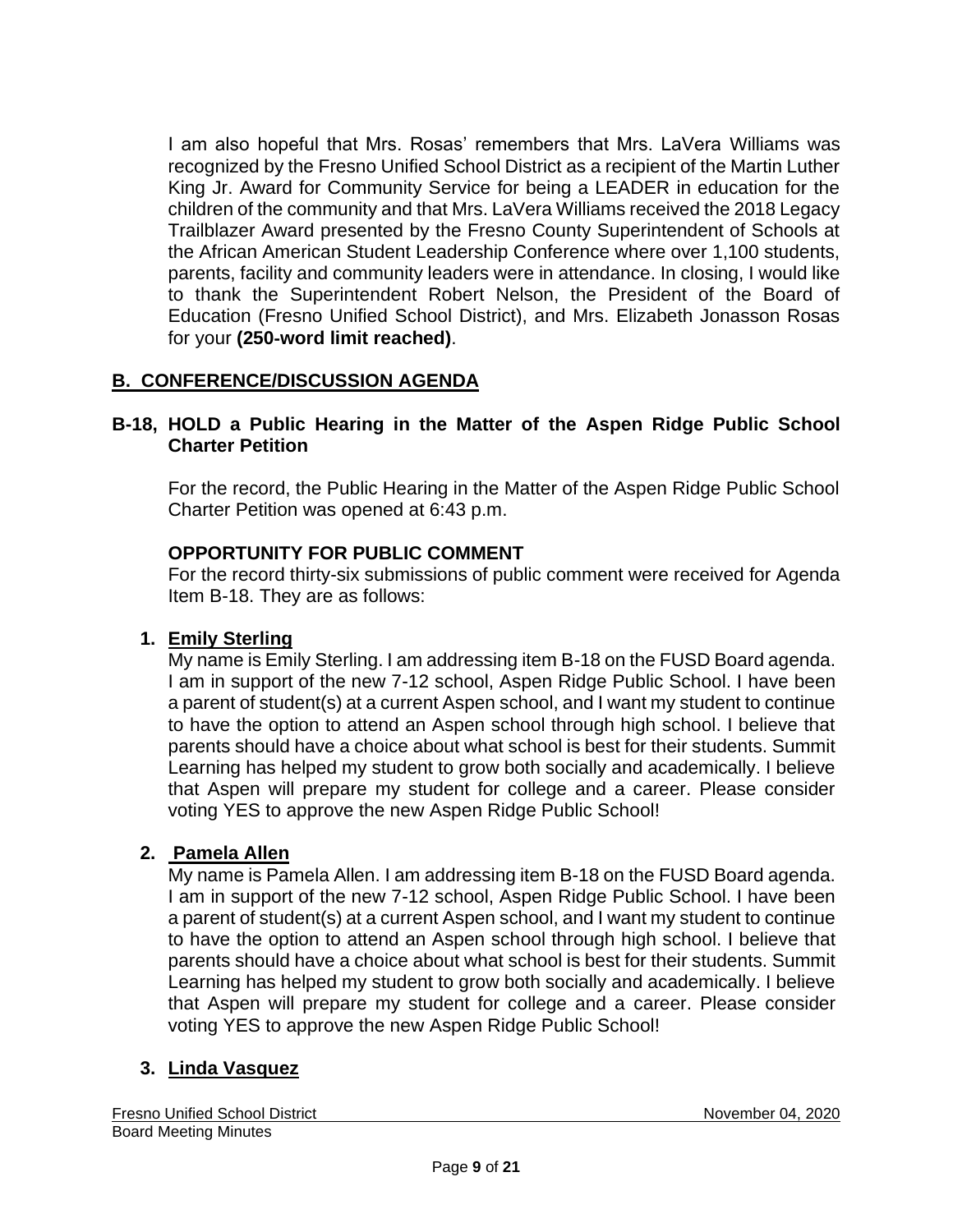My name is Linda Vasquez. I am addressing item B-18 on the FUSD Board agenda. I am in support of the new 7-12 school, Aspen Ridge Public School. I have been a parent of student(s) at a current Aspen school, and I want to my student to continue to have the option to attend an Aspen school through high school. I believe that parents should have a choice about what school is best for their students. Summit Learning has helped my student to grow both socially and academically. I believe that Aspen will prepare my student for college and a career. Please consider voting YES to approve the new Aspen Ridge Public School!

# **4. JD Foster**

Fresno Unified School District Board,

My name is JD Foster. I am writing to address item B-18 on the FUSD Board agenda. I am in support of the new 7-12 school, Aspen Ridge Public School. I am a parent of a student at a current Aspen school, and I want my student to continue to have the option to attend an Aspen school through high school. I believe that parents should have a choice about what school is best for their students. Summit Learning has helped my student to grow both socially and academically. I believe that Aspen will prepare my student for college and a career. Please consider voting YES to approve the new Aspen Ridge Public School!

## **5. Jodi Clark**

My name is Jodi Clark. I am addressing item B-18 on the FUSD Board agenda. I am in support of the new 7-12 school, Aspen Ridge Public School. I have been a parent of student(s) at a current Aspen school, and I want to my student to continue to have the option to attend an Aspen school through high school. I believe that parents should have a choice about what school is best for their students. Summit Learning has helped my student to grow both socially and academically. I believe that Aspen will prepare my student for college and a career. Please consider voting YES to approve the new Aspen Ridge Public School!

The school staff is phenomenal with our kids and our parents. They provide support, kindness and a great education to our students and families. I would love to send my 7th grader next year to the new Aspen High School. I also feel great comfort knowing that my kids are kept safe while away from home. Thank you for your time.

## **6. Dulce Calderon**

My name is \_\_\_Dulce Calderon\_\_\_. I am addressing item B-18 on the FUSD Board agenda. I am in support of the new 7-12 school, Aspen Ridge Public School. I have been a parent of student(s) at a current Aspen school, and I want to my student to continue to have the option to attend an Aspen school through high school. I believe that parents should have a choice about what school is best for their students. Summit Learning has helped my student to grow both socially and academically. I believe that Aspen will prepare my student for college and a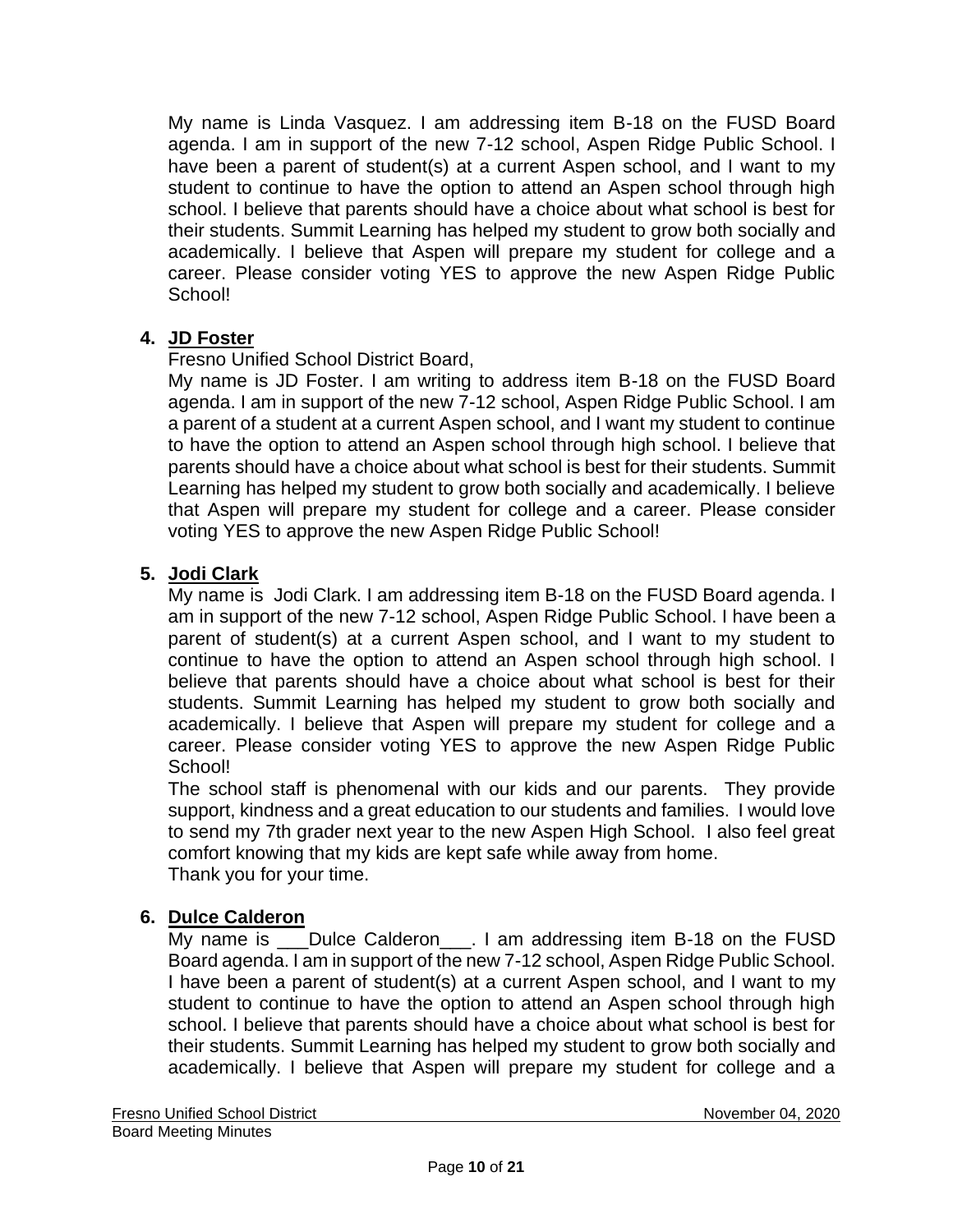career. Please consider voting YES to approve the new Aspen Ridge Public School!

# **7. Carol Villagrana**

My name is Carol Villagrana. I am addressing item B-18 on the FUSD Board agenda. I am in support of the new 7-12 school, Aspen Ridge Public School. I have been a parent of 7th grader Cyrus Leggi at current Aspen school, and I want my son to continue to have the option to attend an Aspen school through high school. I believe that parents should have a choice about what school is best for their students. Summit Learning has helped my student to grow both socially and academically. Summit has been our saving grace and made us aware of gaps in Cyrus education. Once we knew the gaps we were able to find him the support he needed to excell. Summit has helped my son more than academically. Before Summit I did not think my son despite his best efforts would ever be prepared for college.. I believe that Aspen will prepare my son for college and a career. Please consider voting YES to approve the new Aspen Ridge Public School!

# **8. Mary Nixon**

## Hello,

This year will be my eighth year teaching Visual Art at Aspen Public School. My name is Mary Nixon and I would like to express my support for the new 7-12 school, Aspen Ridge Public School in reference to item B-18 on the FUSD School Board agenda. Many of our students and parents have expressed a strong desire to open a 7-12 school to continue the quality education the students are receiving at Aspen Public School. Please consider the needs of the students and the parents so they have the choice of sending their child to Aspen through high school. We would like you to strongly consider voting YES to approve the new Aspen Ridge Public School.

## **9. Dalia Lazaro**

Hello, my name is Dalia Lazaro, and I'm a current parent of two students at Aspen School. I'm writing regarding the item B-18 on the FUSD Board agenda. I'm in support of the new 7-12 school, Aspen Ridge Public School. My daughter started in first grade at Aspen, now she is a fourth grader. My son started kindergarten last year, and now he is in first grade. I'm a furtunate because my kids are getting the best education. Submit Learning has help my kids be more confident and helped them grow academically. They are getting prepared for college and for a career at Aspen School. I believe parents should have the right and option to continue their kids all the way through high school in an Aspen school. We know what is best for our students education and Aspen School is providing the best academic education and preparing our students for the future. For these reasons you should consider a YES to approve the new Aspen Ridge Public School.

# **10.Alicia – (Submitted in Spanish and Translated)**

Sent from my iPhone.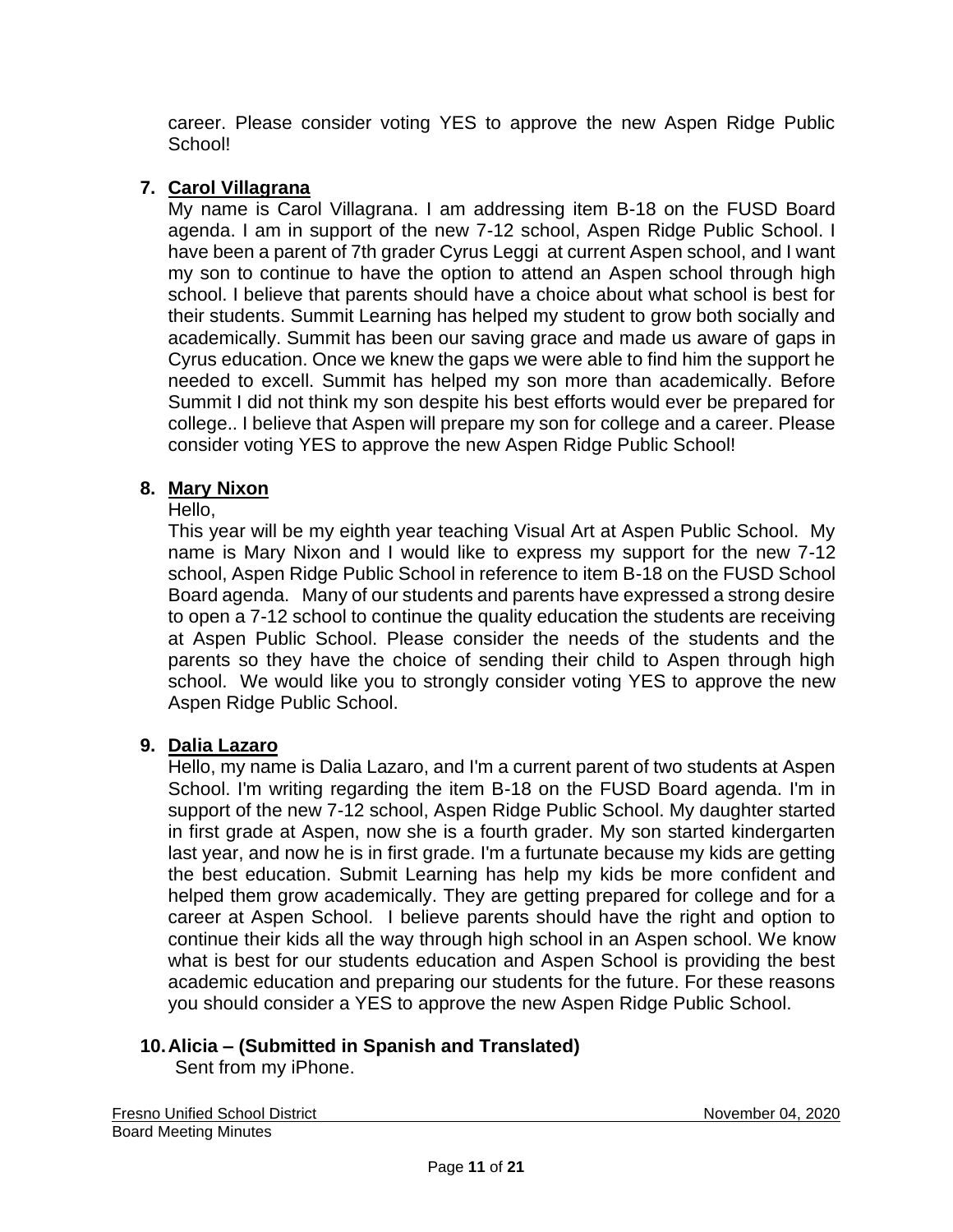My name is Alicia. I am referencing item B‐18 on the Fresno Unified Board meeting agenda. I support the new 7‐12 school, Aspen Ridge Public School. I am the parent of two students who currently attend an Aspen School and I would like my children to continue to have the option of attending an Aspen School through high school. As a parent, I can choose which school is best for my students. Summit learning has greatly helped my students grow both socially and academically. Aspen will prepare my students for college and a career. I vote Yes to approve the New Aspen Ridge Public School!

## **11.Amandeep Kaur**

my name is amandeep kaur. I am addressing item b-18on the FUSD Board agenda. I am in support of the new 7-12, Aspen Ridge public school. I enrolled my son in this school this year. This school is doing an amazing job compared to the other two districts that my son had attended the last couple years. My son has autism and he is in special education class. I finally have peace of mind that the teachers and staff of Aspen really care for their son to succeed in his education and try to help him any way they can. I did not feel that with the other two schools. I was actually already stressing about where I was going to send my son after 6th grade. Now I have a piece of mind that this school is planning on extending up to 12 grade. please consider voting yes to approve the new aspen ridge public school

## **12.Raul Trejo, Jr.**

My name is RAUL TREJO, JR.. I am addressing item B-18 on the FUSD Board agenda. I am in support of the new 7-12 school, Aspen Ridge Public School. I want our students to continue to have the option to attend an Aspen school through high school. I believe that parents should have a choice about what school is best for their students. Summit Learning has helped our students to grow both socially and academically. I believe that Aspen will prepare our students for college and a career. Please consider voting YES to approve the new Aspen Ridge Public School!

### **13.Shelly Coleman**

Hi. My name is Shelly Coleman. I am addressing item B-18 on the FUSD Board agenda. I come from a family of teachers and married into a family of teachers, so education is in my blood. I would like to express my support of the new Aspen Ridge Public School, which will serve grades 7 to 12. This is my fifth year as a parent at Aspen Valley Prep. My son is currently a 7th grader, and he very much wants to continue attending an Aspen school through high school. His father and I agree, having seen the quality of education he's received at Aspen Valley Prep. He has absolutely flourished using Summit Learning. It not only is a great educational tool, but it helps him take ownership of his education, a skill that will stay with him through his whole life. Aspen Schools don't just provide "book learning." Their students are gaining life skills and relational skills that will help make them future leaders in the community and beyond. As someone who values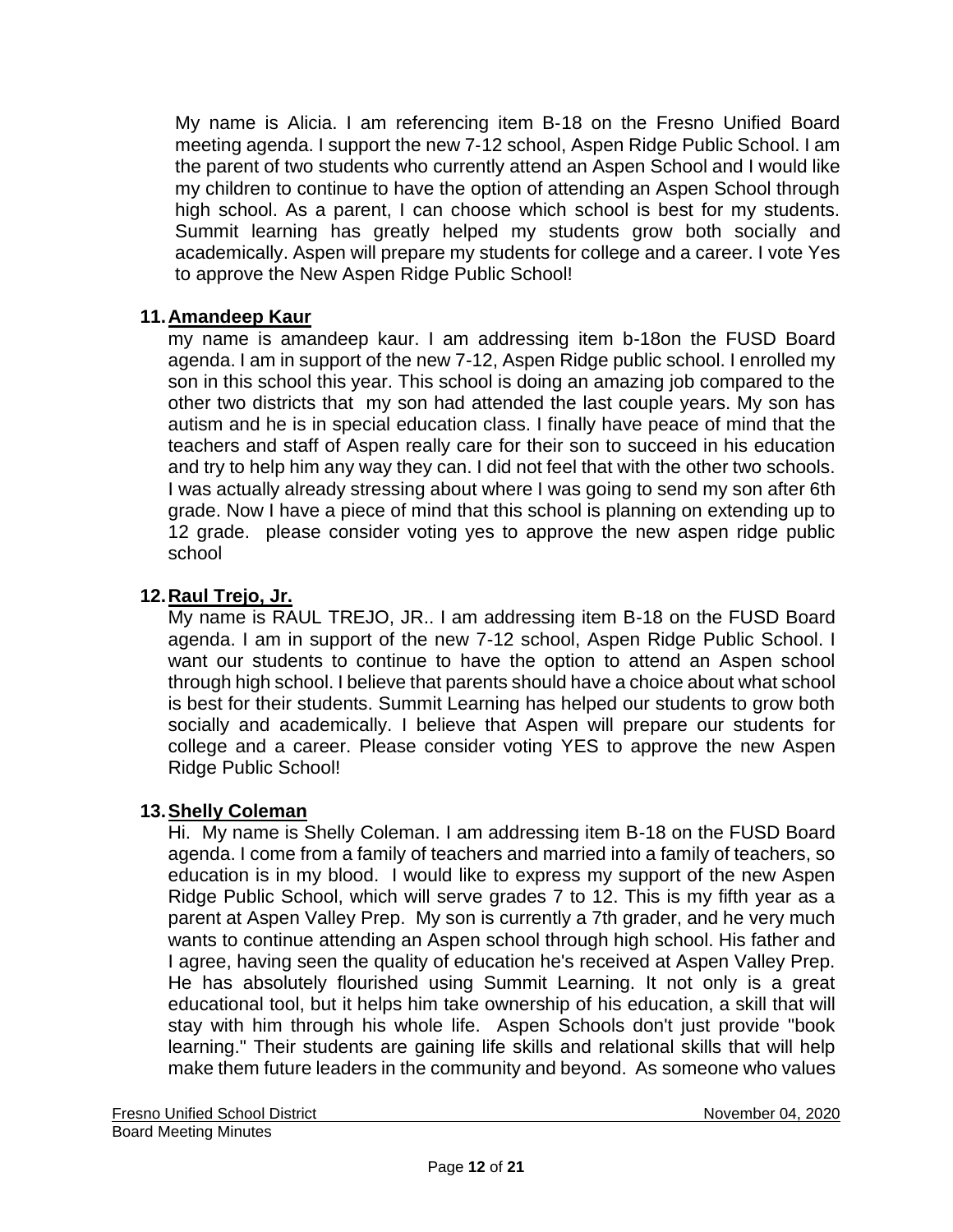quality education and school choice, I ask you to consider voting YES to approve the new Aspen Ridge Public School.

## **14.Yessenia Silva**

My name is Yessenia Silva. I am addressing item B-18 on the FUSD Board agenda. I am in support of the new 7-12 school, Aspen Ridge Public School. I am a parent of 3 students at a current Aspen school, and I want my student to continue to have the option to attend an Aspen school through high school. I believe that parents should have a choice about what school is best for their students. Summit Learning has helped my student to grow both socially and academically. I believe that Aspen will prepare my student for college and a career. Please consider voting YES to approve the new Aspen Ridge Public School. Thank you very much.

# **15.Briana Cox**

My name is Briana Cox. I am addressing item B-18 on the FUSD Board agenda. I am in support of the new 7-12 school, Aspen Ridge Public School. I am the mother of a current student at Aspen Meadow Public Charter School and I have other children that will be attending in the future. I want my children to continue to have the option to attend an Aspen school through high school. I believe that parents should have a choice about what school is best for their students. This new school would help with continuing all of the bonds my child has created and other children will create while attending Aspen Schools. Summit Learning has helped my son to grow both socially and academically. I believe that Aspen will prepare my son as well as other students for college, a career, and being a productive member of society. I do not see my children continuing in FUSD for 7- 12th grade if an Aspen School is not an option. From a a devoted mother Please consider voting YES to approve the new Aspen Ridge Public School! Thank you!

# **16.Kristin Green**

## Hello,

My name is Kristin Green. I am addressing item B-18 on the FUSD Board agenda. I am in support of the new 7-12 school, Aspen Ridge Public School. I am a teacher at a current Aspen school, and I see the positive impact that Aspen is having on the students in our community. Our students should have the option to attend an Aspen school through high school and I believe that parents should have a choice about what school is best for their students. Summit Learning has been tremendous in helping our students grow both socially and academically. I believe that Aspen will prepare students for college and a career, resulting in a positive environment for our greater Fresno community. Please consider voting YES to approve the new Aspen Ridge Public School!

## **17.Margaret Rodriguez**

Hello, my name is Margaret Rodriguez. I would like to address item B-18 on the FUSD Board agenda. I am totally in support of the new 7-12 school, Aspen Ridge Public School. I have been a parent of student(s) at a current Aspen school, and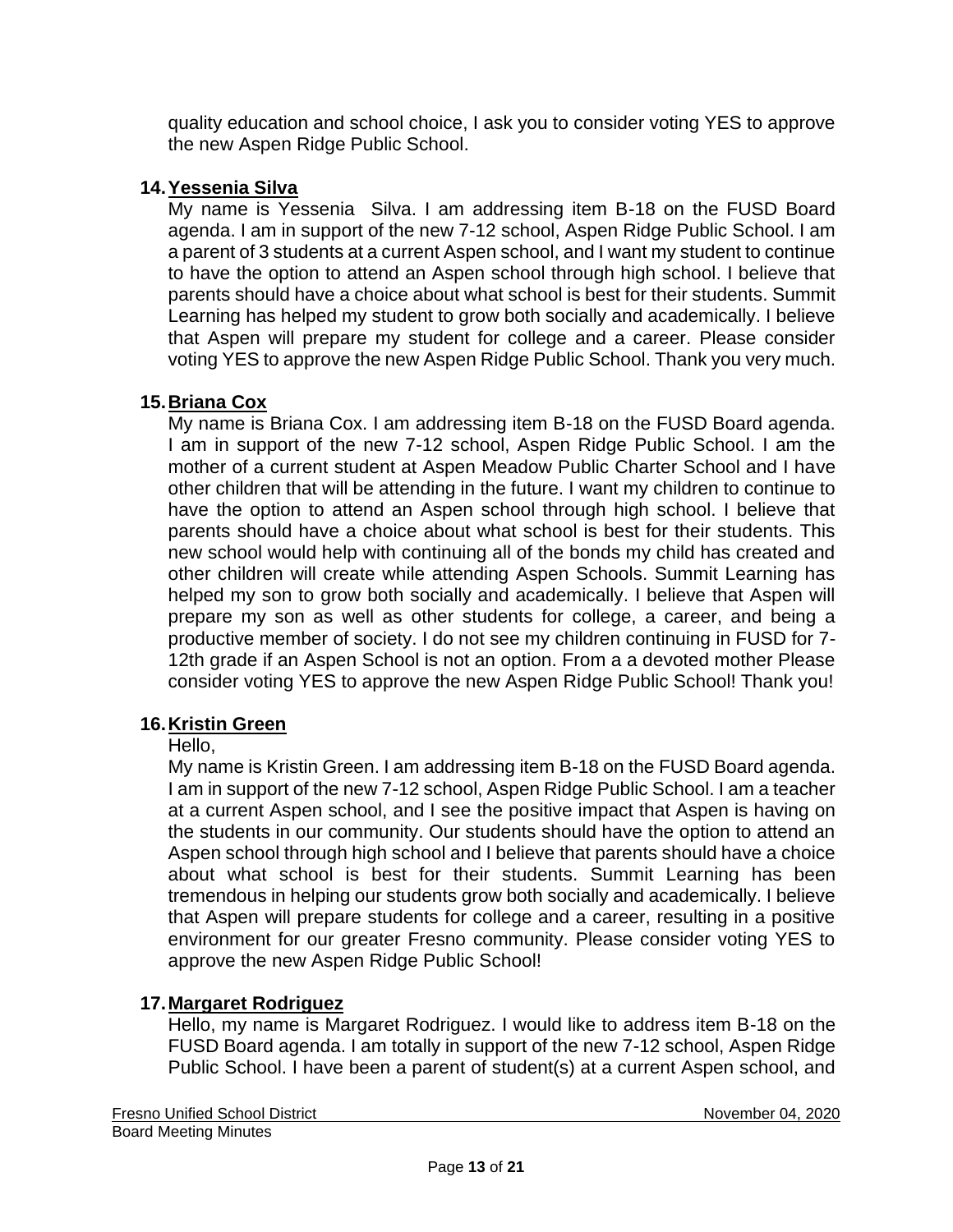I want and actually really feel its a Need that my children continue to have them attend an Aspen school through high school. Parents should have the choice with what school they feel is best for their students, in which I Deeply feel that this is the school for mine! Summit Learning has helped my kids grow both socially and academically as well as myself as parent they have given me the tools to use to assist them along which i find so wonderful. I Know that this school will prepare my children for college and a career. Please consider voting YES to approve the new Aspen Ridge Public School!

## **18.Rosa Vidales**

To whom it may concern: My name is Rosa Vidales parents of Edgar Guerrero, 7th grader, My husband and I are very happy on how our son has grown so much academically, hes self-esteem, and how Aspen has been a big impact in our lives, we saw how much Edgar has changed for the best, he believes in himself, likes to challenge himself to suceed, I really believe a high school with same curriculum, anti bullying will benefit my son, Im so worried on what high-school hell attend if we don't get our Aspen High, my son was in a school were he suffered bullying for 4 years and nothing was done, he never wanted to attend school, was always angry, and had sucidial taught at one time, so as parents we did everything we could to change that, we feel we did when he was accepted in Aspen Valley Prep, he became a new person with many goals, thankyou so much Aspen Valley Prep!

### **19.Chasity Day**

In reference to agenda item B-18, I Chastity Day would like to give my support for the opening of Aspen Ridge High School. I believe that now more than ever Fresno and the surrounding communities are looking for an acceptable alternative to traditional public school choices. The school would provide many current charter school students with the option of attending a charter high school and thus increase the likelihood of these students (who need alternative options) of attending college. This will help transform our community by preparing our students to succeed no matter how difficult their situations may be.

### **20.M. Dildine**

I would like to speak in support of the charter application submitted by Aspen Ridge. I am the CEO for the Fresno Mission and the developer of the City Center campus where Aspen will be located. Aspen has been a valued partner working with the Fresno Mission in the past to serve students experiencing life insecurities. I will be available to answer any questions that Board has regarding the facility and the overall plans for City Center.

### **21.David & Moriah Turnbull**

#### Hello:

Our name is David & Moriah Turnbull. We are addressing item B-18 on the FUSD Board agenda. We are in support of the new 7-12 school, Aspen Ridge Public School. We are parents of 2 students at a current Aspen school, and we want our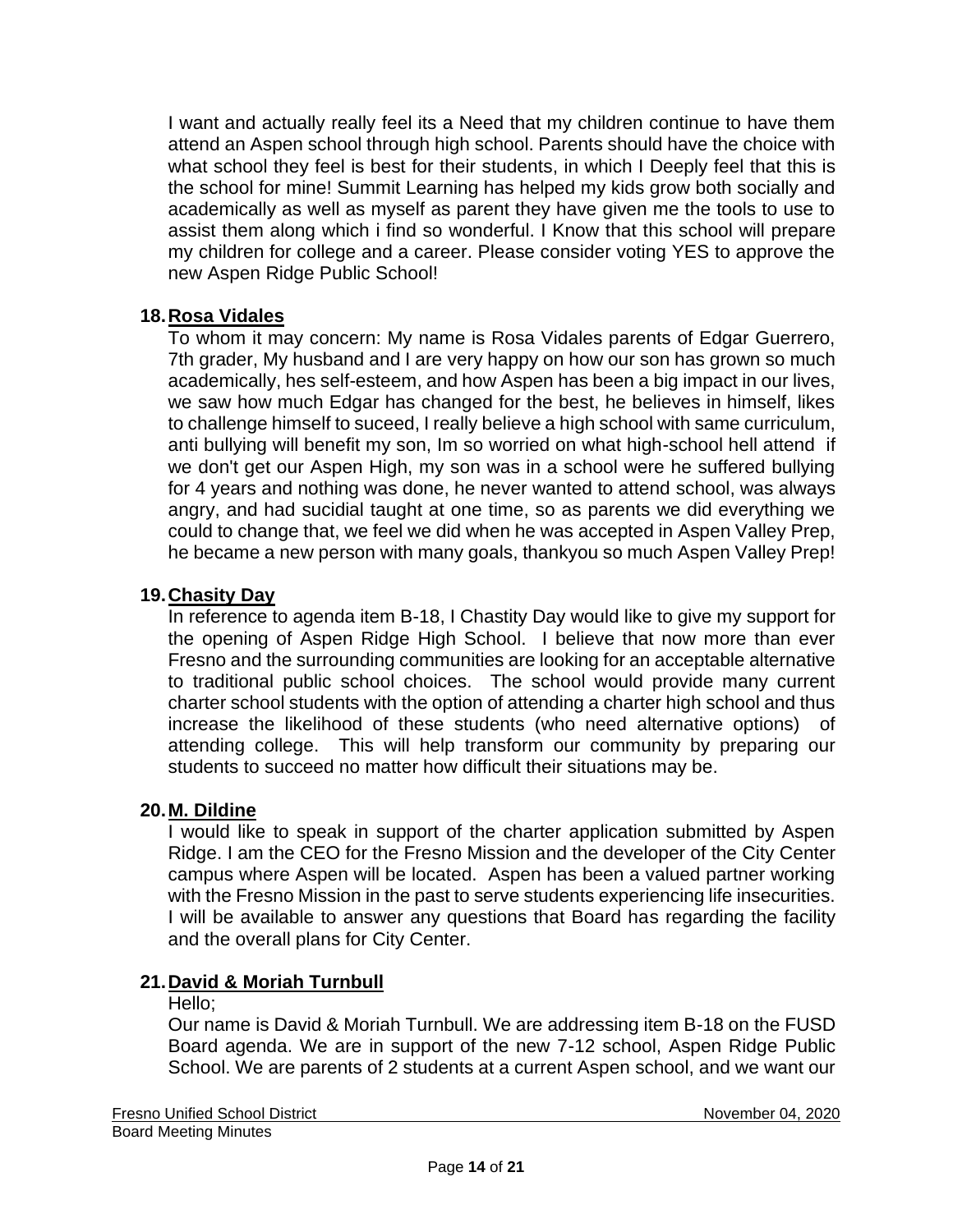children to continue to have the option to attend an Aspen school through high school. We believe that parents should have a choice about what school is best for their children. Summit Learning has helped our children to grow both socially and academically. We believe that Aspen will prepare our children for college and a career. Please consider voting YES to approve the new Aspen Ridge Public School!

# **22.Cecilia Garcia**

## Good evening,

I'd like to take a brief moment to talk about what an amazing opportunity Aspen Ridge Highschool will be to our community students. Many of our students and parents have asked for a highschool for years. The student's are educated to be leaders in our community. What better way than to finish their highschool years with the same goal in mind. We have amazing staff to help them develop skills that will be so beneficial for their adulthood. The plans that have been brought up sound amazing and I'm sure students will graduate to be amazing adults with some college credits. This is amazing to be ahead of the game as a highschool graduate. I support and would love to see Aspen Ridge Highschool blossom in our community.

## **23.Laura Drury**

## Hello,

My name is Laura Drury. I am addressing item B-18 on the FUSD Board Agenda. I am very much in support of the new 7-12, Aspen Ridge Public High School. I have been a parent and employee with Aspen Public Schools for 15 years. My children were privileged to attend this school during their K-8th grade years and made life long memories and friends. Unfortunately they did not have the opportunity to continue as Aspen Public Schools did not offer a high school at the time. We had to make alternate arrangements.

As a school registrar I can tell you that I hear firsthand, over the years, from many families how much they wish we had a high school. I've talked with countless families about what options are available to them, to continue with a similar charter school feel. This is what many parents want. Our school has much to offer and our students would love the opportunity to continue their education in the same school, alongside their friends, and be able to graduate together, from K-12th. This is very important to kids. I believe families want and should be offered the opportunity to choose their child's educational path. Aspen Public Schools is a strong program with a great track record. Aspen Ridge High School promises to be a unique program and will help our kids have great success! Please approve the petition for Aspen Ridge Public School! It's been a long time coming.

## **24.Caleb Carr**

Greetings, my name is Caleb Carr and I support the opening of Aspen Ridge Public School, agenda item B-18.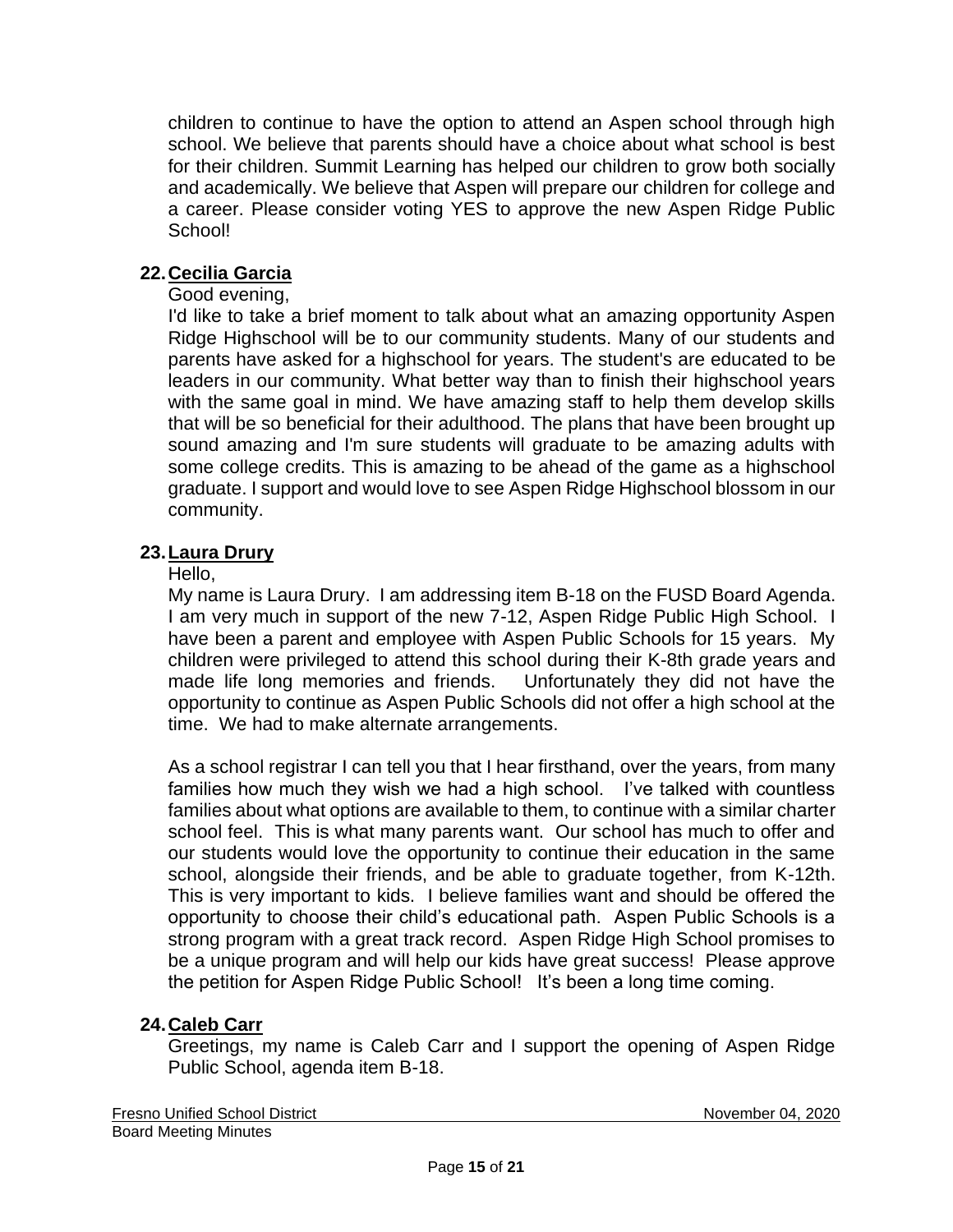I have been the music teacher with Aspen Public Schools for the past two and a half years. For the duration of my time, the Aspen team has been an excellent place to work. The administration, teachers, and staff are supportive and care immensely about the families we serve. Aspen moved quickly to adopt distance learning last Spring when the Covid-19 shutdowns began, which is just one way that Aspen has proved to be relentlessly creative and student-focused. The opening of Aspen Ridge will give our community a great choice for quality education and leadership development.

## **25.Ceveda Crayton-Hooks**

My name is Ceveda Crayton-Hooks. I am addressing item B-18 on the FUSD Board agenda. I am in support of the new 7-12 school, Aspen Ridge Public School. I am a parent of Jaedyn Hooks at a current Aspen school, and I want her to continue to have the option to attend an Aspen school through high school. She has been attending since she started TK. I believe that parents should have a choice about what school is best for their students. Summit Learning is helping my daughter to grow both socially and academically. I believe that Aspen will prepare my daughter for college and a career. Please consider voting YES to approve the new Aspen Ridge Public School!

## **26.Hilary Witts**

Dear trustees,

At Aspen Public Schools, our vision is to "transform the community by developing exceptional leaders." We know that our 21st century learners do not learn the same way as we did and in the traditional education system are not being prepared for 21st century careers. With this, in 2016 our middle school-Aspen Valley Prep, was chosen and embarked on a journey of personalized learning with 21st century skills using the Summit learning model and curriculum with a cohort of 120 schools from across the USA.

In 2016, Aspen Valley Prep, started Summit learning with two first year teachers and two provisional intern teachers to 77 students. When the students were taught with real-world projects, learning 21st century cognitive skills, individualized pathways, 1:1 mentorship and opportunities to learn from failures, they soared. Our first year, we saw an 11% increase in Math and 10% increase in ELA on the SBAC.

In my thirteen years of teaching, I had never seen a curriculum or program make that big of a gain in a single year. Since then, Aspen Valley Prep's, SBAC scores from 2019 beat the state scores in ELA in 6th-8th grade, and Math in 6th and 7th grades. Data you can see within our petition. Qualitatively, we have noticed that our students are curious, self-aware, and have a sense of purpose in middle school with very little discipline coming from our middle school grades..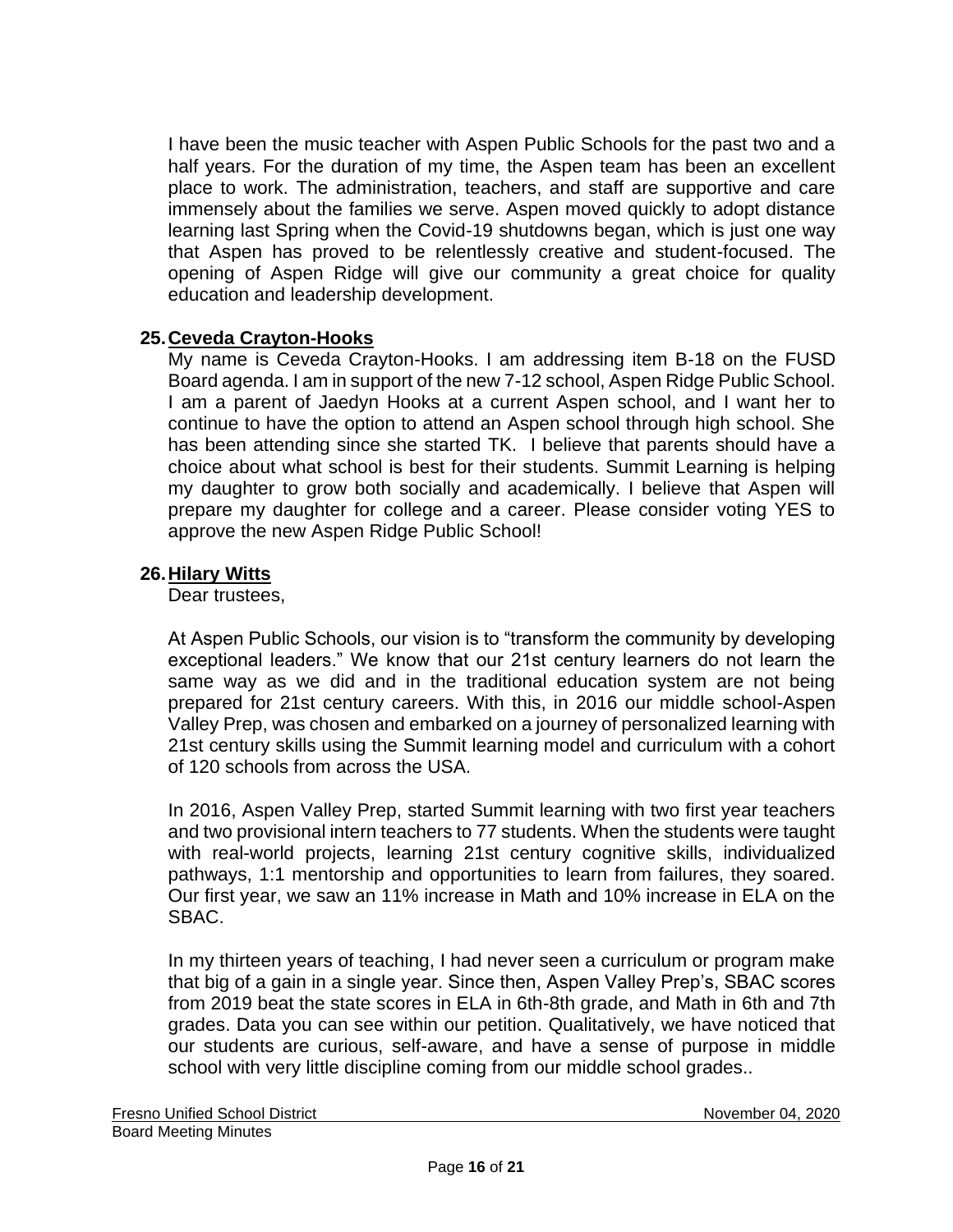I've also seen this program support the teachers with incredible professional developments, resources, lesson **(250-word limit reached).**

## **27.Nancy Alvarez**

#### Hi!

My name is Nancy Alvarez, School Outreach and Homeless Liaison and former FUSD Community Liaison and can't wait to be part of the Aspen Ridge High School team, who loves the vision of empowering students to become community leaders. We need this in Fresno, we need to support and offer hope to students 7-12th grade whose minds are connected to what the community and world is negatively offering and redirect them to a positive, safe, "yes you can!" environment and become the best leaders in the nation. I believe all this can be accomplished, but we need your help and support. We are committed to advance and make Aspen Ridge the best High School with all the guidelines and procedures we need to follow.

### **28.Kristine Nagamine**

My name is Kristine Nagamine. I am addressing item B-18 on the FUSD Board agenda. I am in support of the new 7-12 school, Aspen Ridge Public School. I have been a teacher at a current Aspen school, Aspen Valley Prep, for the past five years, and I definitely want my students to continue to have the option to attend an Aspen school through high school. I believe that all parents should have a choice about what school is best for their students. I have personally witnessed Summit Learning helping the students who I have taught to grow both socially and academically. The growth they have achieved has been measurable and has surpassed all expectations. I strongly believe that Aspen will prepare students for college and a career. Please consider voting YES to approve the new Aspen Ridge Public School! Thank you for your consideration in this matter.

### **29.Buffy Hooks**

My name is Buffy Hooks. I am addressing item B-18 on the FUSD Board agenda. I am in support of the new 7-12 school, Aspen Ridge Public School. I am a staff member at a current Aspen school, and I work with some pretty amazing people that truly care and value the students education. I also have a child that attends the school as well. I couldn't have asked for a better educational opportunity for my child to continue to have the option to attend an Aspen school through high school. Summit Learning has helped my child to grow both socially and academically. I believe that Aspen will prepare my student for college and a career. Please consider voting YES to approve the new Aspen Ridge Public School!

### **30.Robert Phillips**

My name is Robert Phillips, I am addressing item B-18 on the FUSD Board agenda. I am in support of the new 7-12 school, Aspen Ridge Public School. I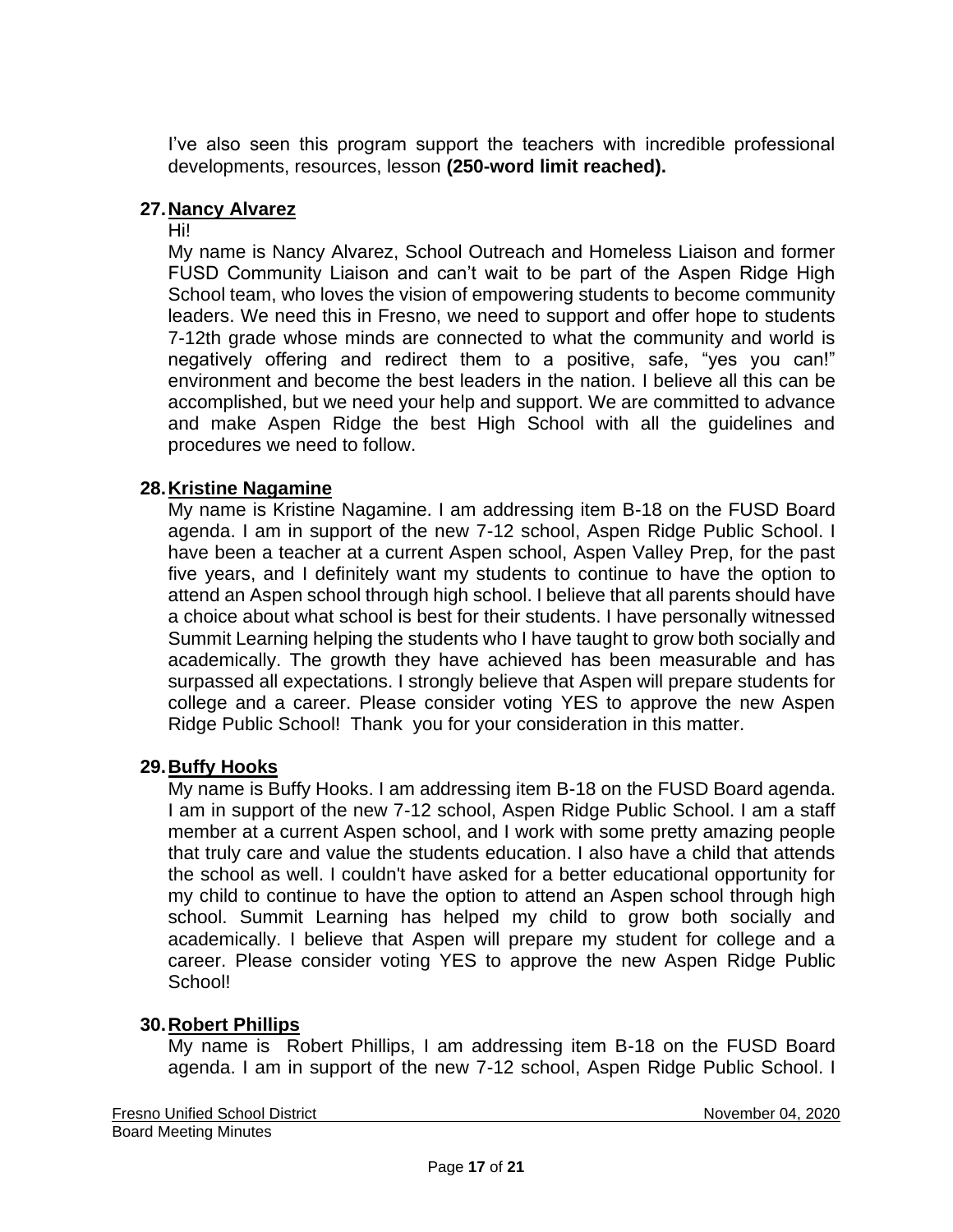have been a parent of student(s) at a current Aspen school, and I want my student to continue to have the option to attend an Aspen school through high school. I believe that parents should have a choice about what school is best for their students. Summit Learning has helped my student to grow both socially and academically. I believe that Aspen will prepare my student for college and a career., And I also truly believe that a child should feel comfortable with his surroundings and general school environment. My son has prospered greatly in his education, character, and motivation ithrough Aspen valley prep. I know good teachers are always thinking about what might be best for students with their individuality and individual needs, and there are some awesome teachers and pepe's in fresno unified school district, and I know that putting kids first, is of utmost paramount to teachers. That is in all humble honesty that I ask that Aspen valley prep, be able to further advance education through highschool. I believe variety, choice, and creative solutions are what makes our country and people unique, and wonderful in every way possible. It's the freedom of option to find ways that nurture each individual chid to reach new heights of brilliance, creativity, and the passion to pursue their potential and dream's **(250-word limit reached)**.

## **31.Maria Arellano**

My name is Maria Arellano, I am addressing item B-18 on the FUSD Board agenda. I am in support of the new 7-12 school, Aspen Ridge Public School. I have been a parent of student(s) at a current Aspen school, and I want my student to continue to have the option to attend an Aspen school through high school. I believe that parents should have a choice about what school is best for their students. Summit Learning has helped my student to grow both socially and academically. I believe that Aspen will prepare my student for college and a career. Please consider voting YES to approve the new Aspen Ridge Public School!

### **32.Lisa Taylor**

### To: FUSD Board of Trustees

I am addressing item B-18 on the FUSD Board agenda. I am in support of the new 7-12 school, Aspen Ridge Public School. I am the school site director of Aspen Meadow Public School, and I want to see students continue to have the option to attend an Aspen school through high school. I believe that parents should have a choice about what school is best for their students. Summit Learning has helped our students grow both socially and academically. I believe that Aspen will prepare students for college and a career. Please consider voting YES to approve the new Aspen Ridge Public School! Thank you for your consideration.

### **33.Alana Amezcua**

### Good evening!

I hope this emails find you all well. The reason for this email is to express my support for the 7-12 Aspen Ridge Public School. My child has been attending Aspen Valley Prep for two years and she's learned a lot through the faculty and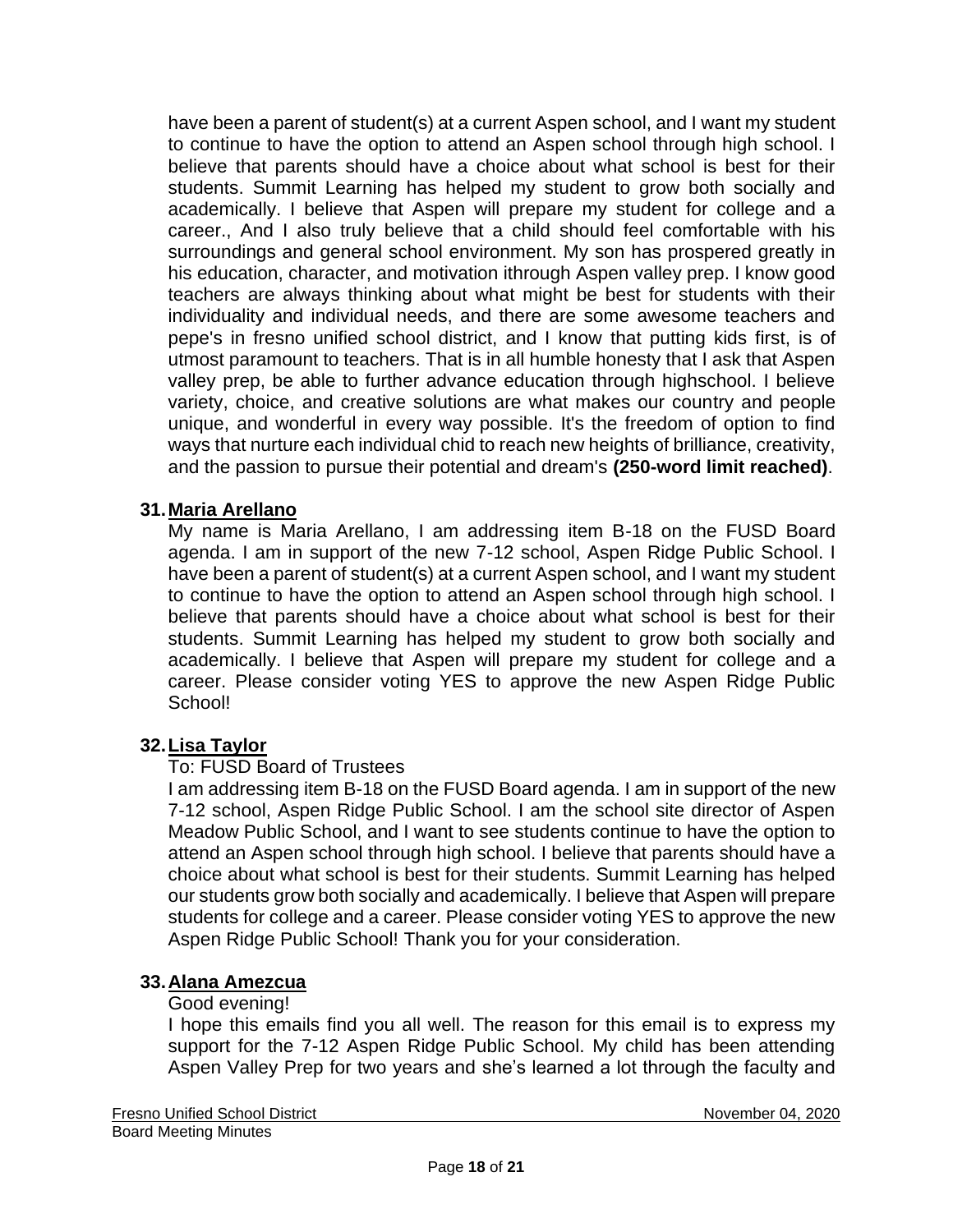staff. My daughter has exceeded in her reading levels amongst other subjects. We love that our child can grow with the same staff and friends and hope she can continue in the future at a Aspen High School. My desire is for all my children to grow with Aspen Schools so Please vote YES! Sincerely, Alana Amezcua.

## **34.Jane Doe**

The following is my opinion for reasons Aspen should not be able to open another school. Mrs.Lether and Mrs.Sands installed two teachers as principals (Taylor and Rivera) without proper degrees or credentials. Mr. Hodges would be one more. Average GreatSchools rating of 3/10. Equity ratings of 2/10. Four new sets of curriculum in math, ELA, social studies and science dropped on teachers in one year with only a single training other than math. The third grade class last year had three teachers in 9 months (Warren, Haagensen, Morris). The year prior, the same class had two second grade teachers (Castillo, Emanuelson). The year before: four first grade teachers (Metz, Ms. Rivera, Marshall, Carpenter). The year before that: two K teachers (Demaio, Grijalva). Several highly suspected retaliatory firing cases. Poor staff morale at both sites, marked by a joke of a morale "rumble" survey that was met with casual disregard by admin, also secret teacher meetings, as well as a denied plan to enlist an onsite mediator for staff conflict resolution. Additional disregard for employees evident in informing teachers in June they would not receive their annual salary—way too late to reasonably find other positions. Admin reprimands teachers for voicing concerns in group meetings, despite admin's "we want to hear your voice" messaging. Finally, a likely case of admin disregarding a case of fraud in which an induction coach signed off on meetings that never happened. Please deny this petition.

### **35.Maria Dominguez**

My name is Maria Dominguez. I am addressing item B-18 on the FUSD Board agenda. I am in support of the new 7-12 school, Aspen Ridge Public School. I have been a parent of student(s) at a current Aspen school, and I want to my student to continue to have the option to attend an Aspen school through high school. I believe that parents should have a choice about what school is best for their students. Summit Learning has helped my student to grow both socially and academically. I believe that Aspen will prepare my student for college and a career. Please consider voting YES to approve the new Aspen Ridge Public School!

### **36.Chris Avila**

### Hello fresno unified board

My name is Chris Avila I agree on the agenda item b-18 on fresno unified board agenda. I completly support the new 7-12 school aspen ridge public school . I am a current parent of children at aspen school. I would like for my children to have the option to continue to attend an aspen school through high school.

For the record, Mr. Hodges of Aspen Ridge provided a brief presentation.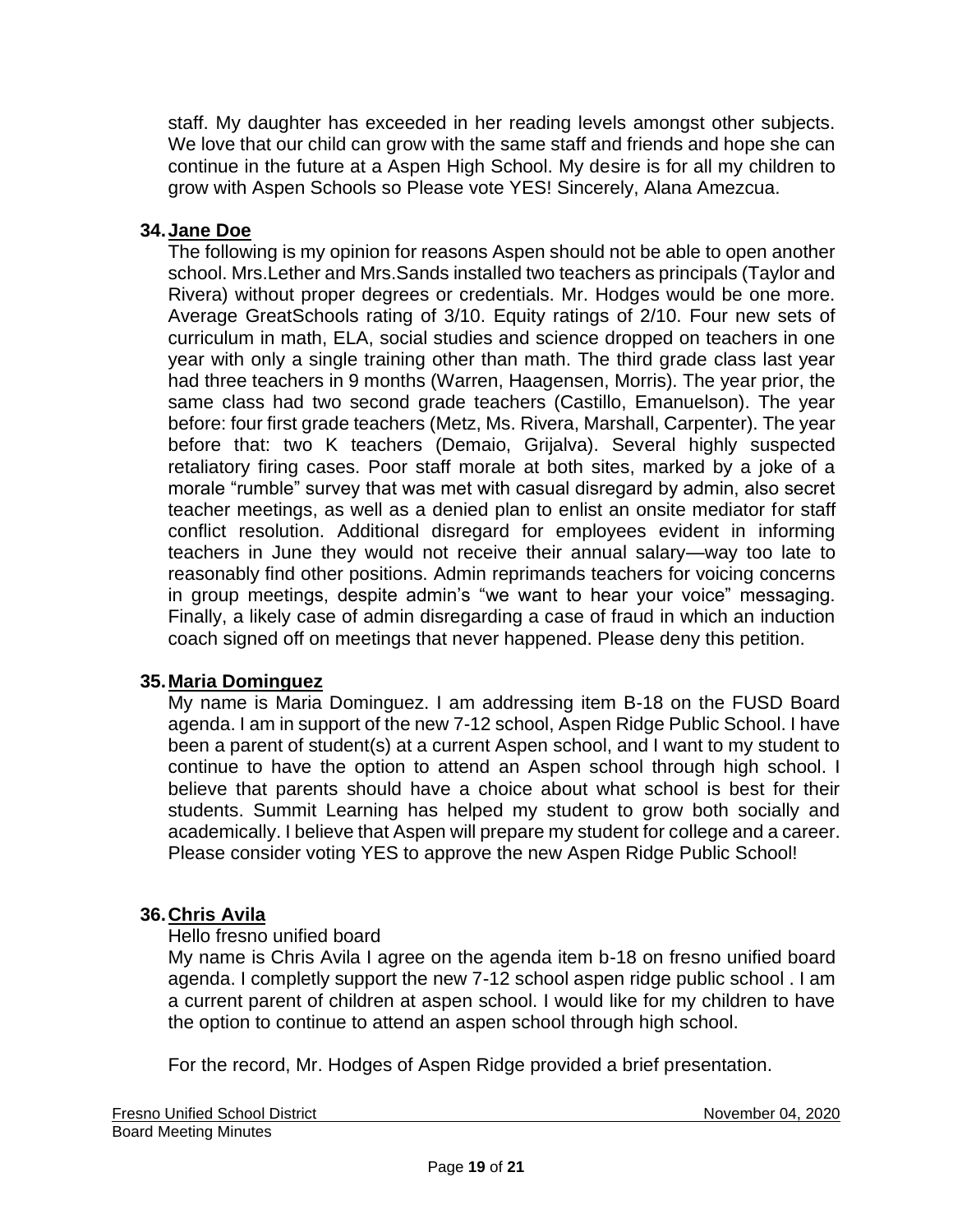For the record, Board Members had questions or comments pertaining to Agenda Item B-18. A summary is as follows: Requested clarity as to if Mr. Hodges had his administrative credential. Requested clarity as to if there would be someone on campus with an administrative credential. Requested clarity as to how much experience staff have with high school curriculum and high school students. Requested district staff to provide a matrix which shows changes that have taken place since last request. Requested information pertaining to student body population and if it is reflective of the community. Requested clarity as to the level of coordination with Fresno City College pertaining to dual enrollment. Requested clarity as to any tenant improvements needed. Requested clarity as to strategy for English Learner students. Requested clarity as to standards Aspen Ridge is being held. Requested clarity as to location of the campus. Requested information pertaining to the meal program at the site. Requested information pertaining to physical education opportunities at the site. Requested clarity as to if site has green space. Requested information as to social emotional supports offered at site. Requested clarity as to climate/culture at Aspen. Requested clarity as to the hiring process of Aspen. Commended Mr. Hodges for his preparation and the work put into the petition. Requested a site visit to Aspen. Mr. Hodges and Aspen Staff, Susan Hatmaker, and Carlos Castillo were available to provide clarity.

For the record, the Public Hearing in the Matter of the Aspen Ridge Public School Charter Petition was closed at 7:25 p.m.

## **B-19, PRESENT and DISCUSS District Efforts to Address Chronic Absenteeism**

### **OPPORTUNITY FOR PUBLIC COMMENT**

For the record, zero submissions were received for public comment on Agenda Item B-19.

For the record, Board Members had questions or comments pertaining to Agenda Item B-19. A summary is as follows: Requested information pertaining to the increase in absences. Requested clarity as to how the district can help get vaccines to students for immunizations. Requested clarity pertaining to why families have opted to have children attend a charter school. Requested information pertaining to if there is an opportunity for the district to help daycare centers help students with distance learning. Requested clarity as to compulsory attendance and how it impacts absenteeism. Asked if district is still looking into students with a high frequency of movement. Asked if there is something as a point of advocacy the Board can use to support students? Shared information pertaining to resources available to families for support. Asked if trends the district is seeing are being seen statewide. Requested clarity pertaining to no-shows. What number of visits or contacts is resulting in more students attending school? Expressed thanks to staff for their work in student attendance. Requested information as to where donations can be made. Requested the possibility of